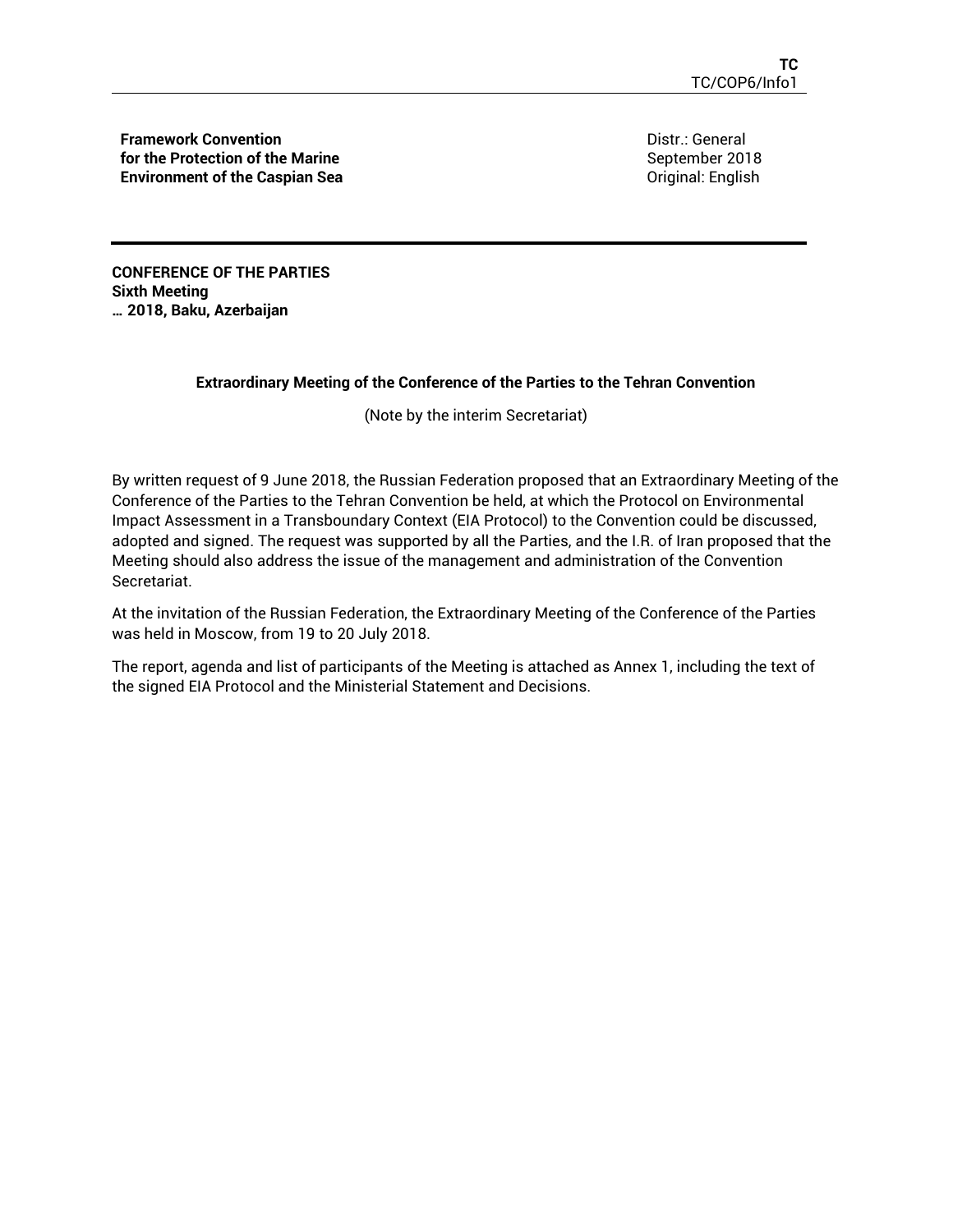#### Annex 1

#### **Extraordinary Meeting of the Conference of the Parties to the Framework Convention for the Protection of the Marine Environment of the Caspian Sea**

#### **Meeting report**

- 1. The Extraordinary Meeting of the Conference of the Parties to the Framework Convention for the Protection of the Marine Environment of the Caspian Sea (Tehran Convention) was held in Moscow from 19 to 20 July 2018, pursuant to the proposal of the Russian Federation.
- 2. The following States participated in the Conference:
	- a. The Republic of Azerbaijan,
	- b. The Islamic Republic of Iran,
	- c. The Republic of Kazakhstan,
	- d. The Russian Federation,
	- e. Turkmenistan.
- 3. The List of Participants is contained in Annex 1.
- 4. In the course of the inaugural ceremony, the Conference heard a welcoming address by Mr. Nuritdin Inamov, Director, Department of International Cooperation, Ministry of Natural Resources and Environment of the Russian Federation, on behalf of the host country, the Russian Federation, who thanked the other Tehran Convection Parties for accepting the invitation of the convening Party to participate in the Conference.
- 5. The Conference elected the Russian Federation as chair, Republic of Kazakhstan was elected as vice-chair. The interim Secretariat was elected as Rapporteur.
- 6. The Conference decided that its Bureau also serves as the Credentials Committee.
- 7. The Conference discussed and adopted the agenda as amended, which is contained in Annex 2.
- 8. The Credentials of the delegations were examined by the Bureau and were found in order in the understanding that the Depositary will receive a written confirmation from Azerbaijan of the full credentials of its delegation.
- 9. The Conference adopted the Protocol on Environmental Impact Assessment in a Transboundary Context of the Framework Convention for the Protection of the Marine Environment of the Caspian Sea on 20 July 2018 followed by the signing ceremony of the Protocol by all the Parties. The Protocol is contained in Annex 3.
- 10. The Conference adopted the Ministerial Statement and Decisions as contained in Annex 4.
- 11. The Conference stressed the importance of the finalization of all matters related to the Secretariat structure and arrangements as soon as possible and before the end of 2018.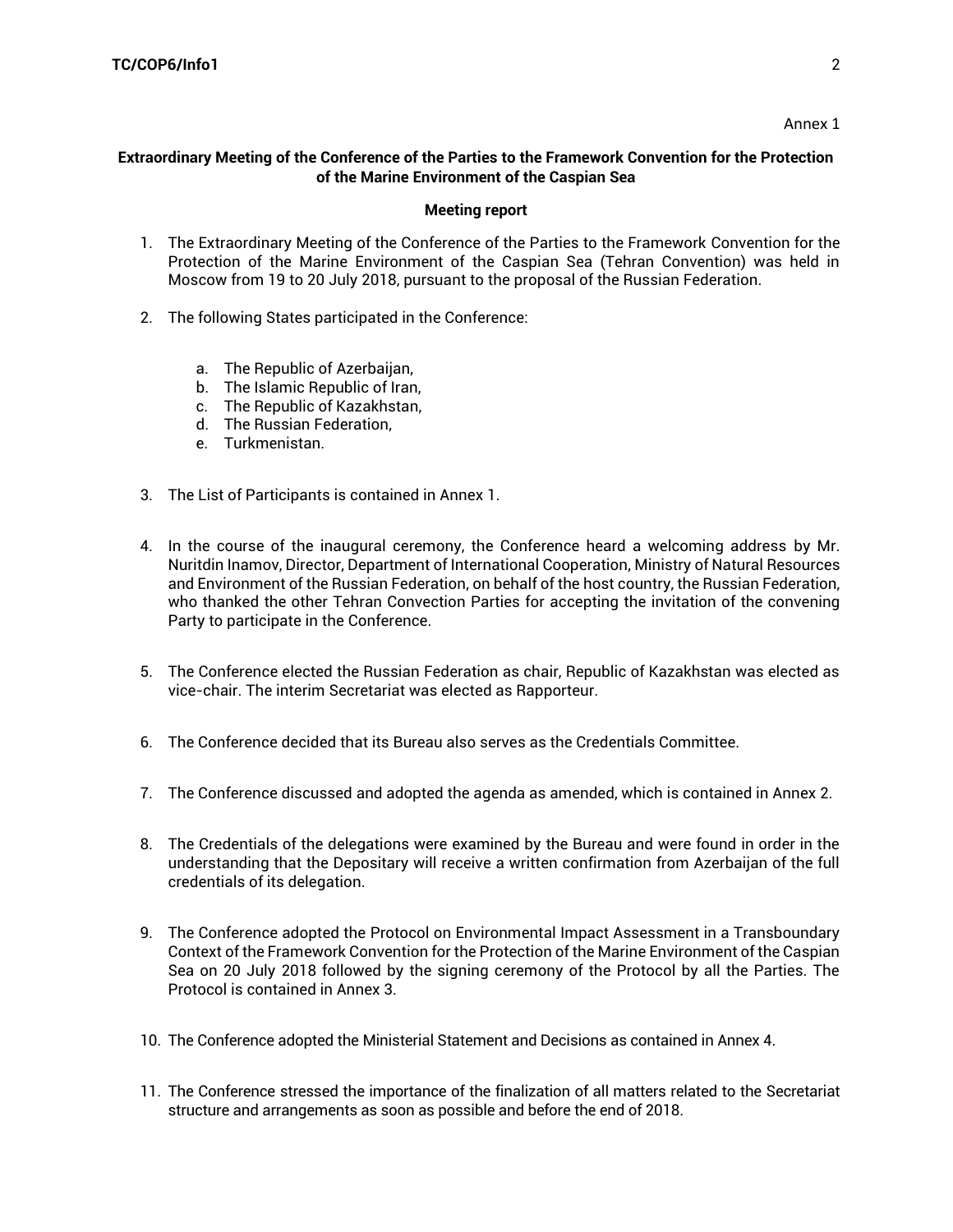- 12. All the Ministers and high officials highlighted the role of the Tehran Convention and its Protocols as well as spoke in support of their implementation.
- 13. The Conference expressed its gratitude to the Government of the Russian Federation for hosting the Extraordinary Meeting of the Conference of the Parties to the Tehran Convention.
- 14.
- 15. The Conference was closed by Mr. Nuritdin Inamov.
- 16. The Conference was followed by the Press Conference of the Ministers on its results

20 July 2018, Moscow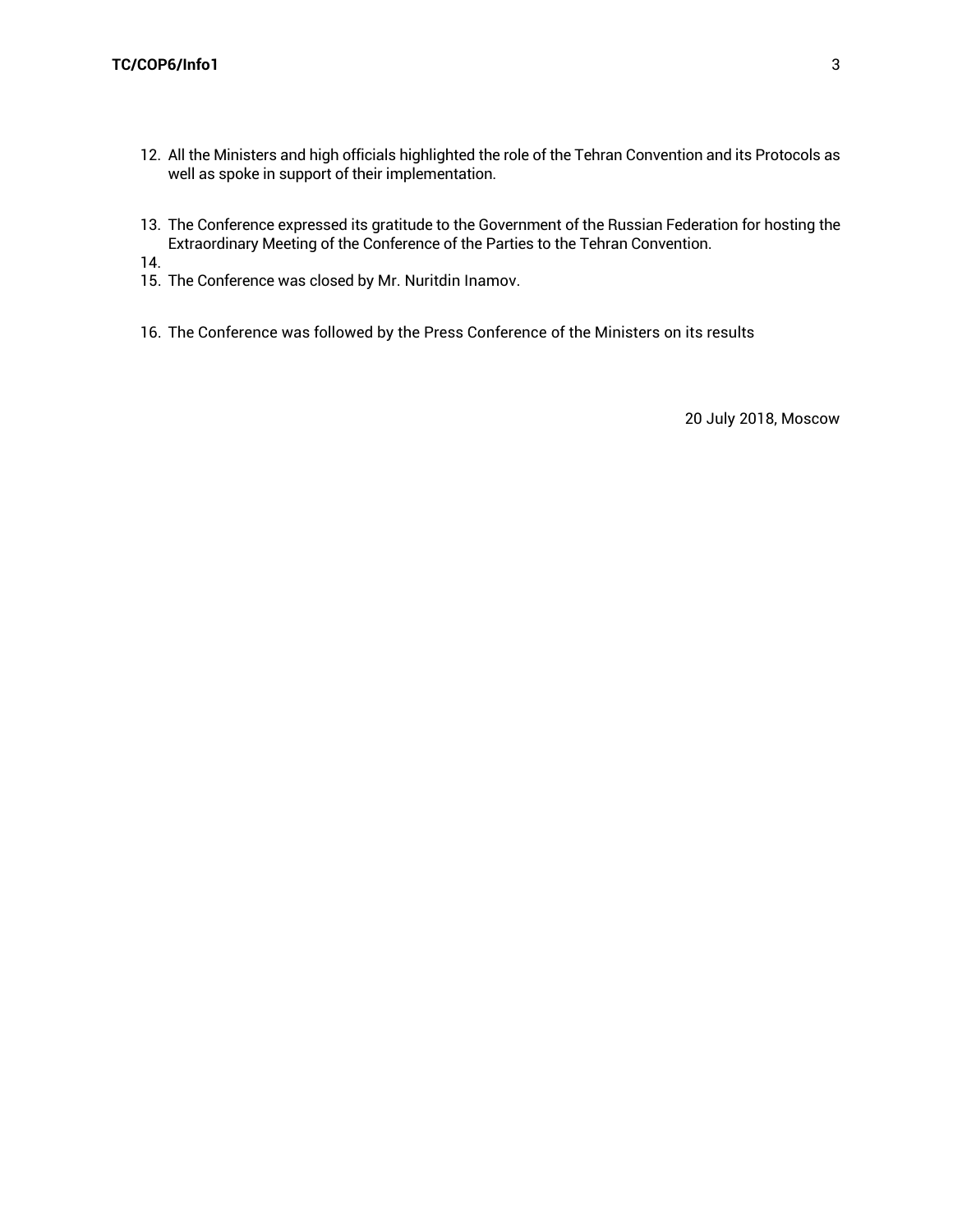#### **MEETING AGENDA**

## **Working Sessions**

#### **Thursday, 19 July 2018**

- 10:30 11:00 Registration, welcome coffee
- 11:00 13:00 Opening of the first Extraordinary Meeting of the Conference of the Parties to the Framework Convention for the Protection of the Marine Environment of the Caspian Sea

Organizational matters

- a) Election of officers
- b) Adoption of the agenda
- c) Organization of work
- d) Admission of observers

Report on the credentials and full powers of representatives

Report of the interim Secretariat of the Tehran Convention

Items for consideration and decision by the Conference of the Parties on the Protocol on Environmental Impact Assessment in a Transboundary Context to the Framework Convention for the Protection of the Marine Environment of the Caspian Sea (TC/ECOP/2)

- *13:00 14:30 - Lunch break*
- 14:30 15:30 *Continuation:* Items for consideration and decision by the Conference of the Parties on the Protocol on Environmental Impact Assessment in a Transboundary Context to the Framework Convention for the Protection of the Marine Environment of the Caspian Sea
- *15:30 – 16:30 - Coffee break*
- 16:30 18:00 Finalization of the Draft Ministerial Statement and Decisions

Other Matters

#### **High-level Segment**

| <b>Friday, 20 July 2018</b> |  |  |
|-----------------------------|--|--|
|                             |  |  |

- 10:30 11:00 *Welcome Coffee*
- 11:00 12:20 Opening
	- a) Welcome address by the Russian Federation (3 min)
	- b) Statements by the other Parties to the Tehran Convention (3 min)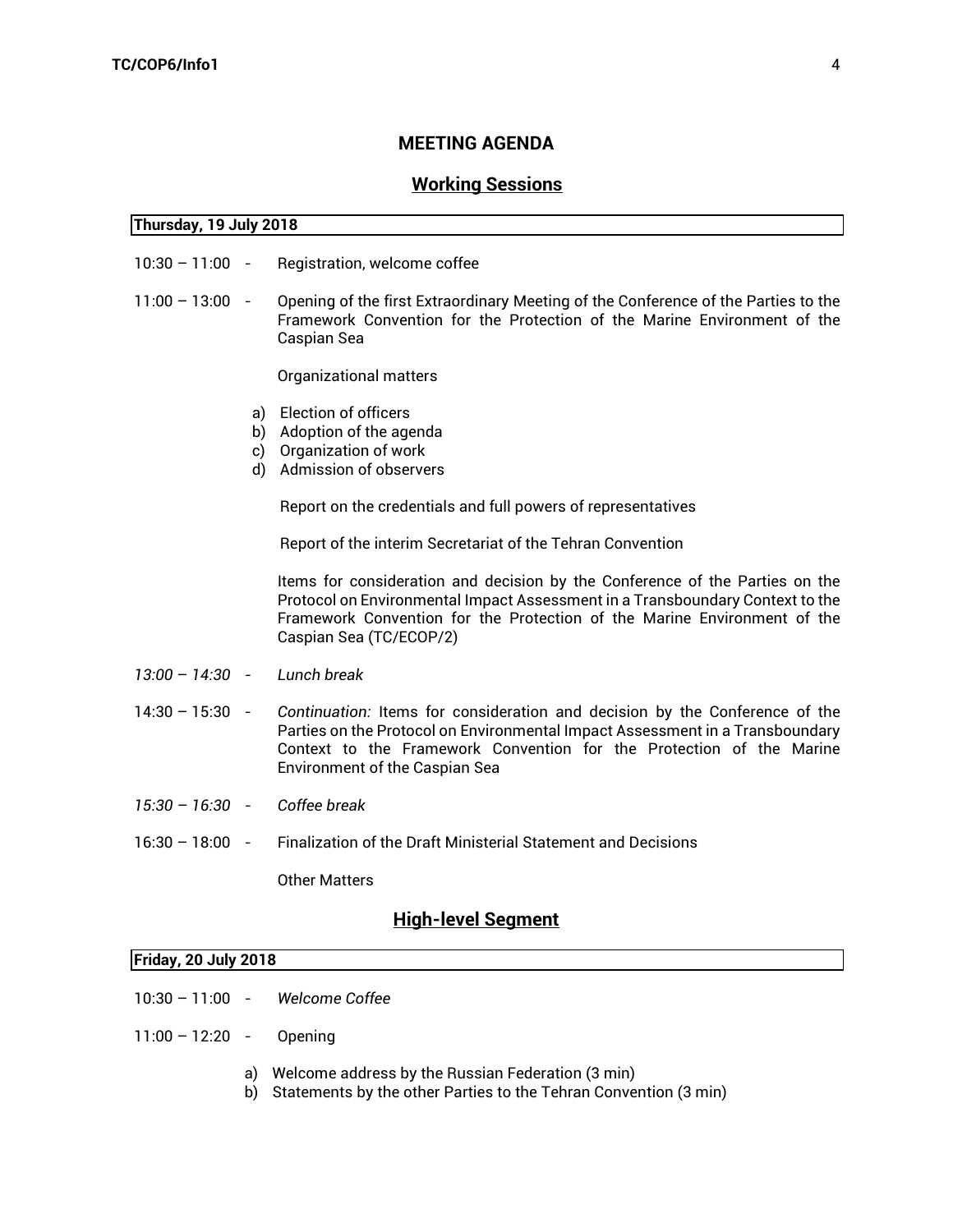Republic of Azerbaijan Islamic Republic of Iran Republic of Kazakhstan Turkmenistan

- c) Statement from the Executive Director of the United Nations Environment Programme (3 min)
- d) Statement by the Representative of the interim Secretariat of the Tehran Convention (3 min)
- e) Statement by the Representative of United Nations Development Programme (3 min)
- f) Other statements (2 min)

Report by the Bureau on the working sessions (10 min)

- a) Adoption of the Protocol on Environmental Impact Assessment in a Transboundary Context
- b) Adoption of the Ministerial Statement and Decisions
- Signing ceremony of the Protocol on Environmental Impact Assessment in a Transboundary Context to the Framework Convention for the Protection of the Marine Environment of the Caspian Sea
- Closure of the Extraordinary Meeting of the Conference of the Parties to the Framework Convention for the Protection of the Marine Environment of the Caspian Sea
- 12:20 12:30 Group Photo
- 12:30 12:50 Press Conference of the Ministers on the results of the Extraordinary Meeting of the Conference of the Parties to the Framework Convention for the Protection of the Marine Environment of the Caspian Sea
- 13:00 14:00 Reception:

Ministers - reception hall for foreign delegations on the 1st floor

Meeting participants - the conference room on the 3rd floor.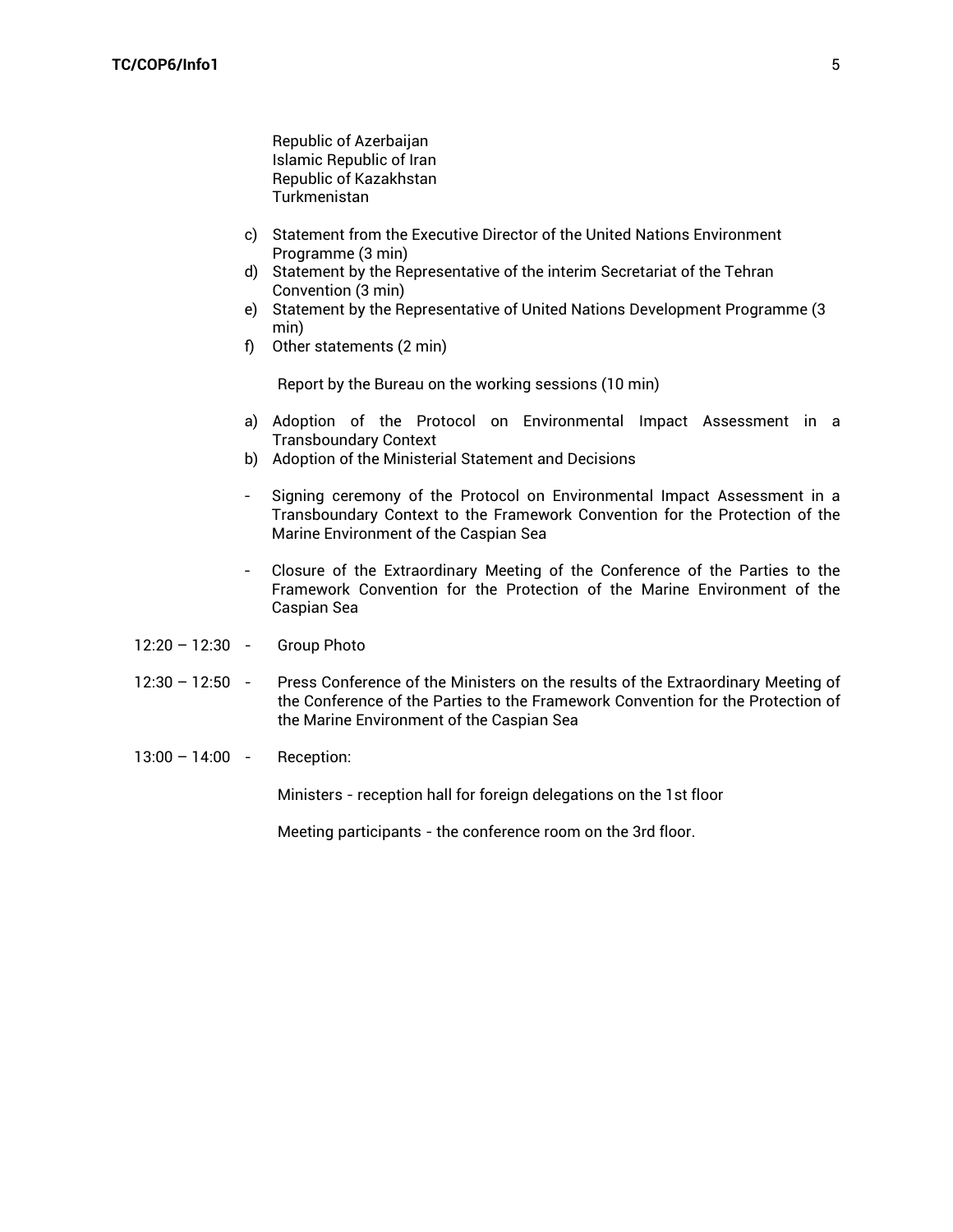## **PROTOCOL ON ENVIRONMENTAL IMPACT ASSESSMENT IN A TRANSBOUNDARY CONTEXT TO THE FRAMEWORK CONVENTION FOR THE PROTECTION OF THE MARINE ENVIRONMENT OF THE CASPIAN SEA**

#### *Preamble*

The Caspian Littoral States:

Republic of Azerbaijan,

Islamic Republic of Iran,

Republic of Kazakhstan,

Russian Federation,

Turkmenistan,

hereinafter referred to as the Contracting Parties,

Being the Parties to the Framework Convention for the Protection of the Marine Environment of the Caspian Sea, done at Tehran, Islamic Republic of Iran, on 4 November 2003 hereinafter referred to as the Convention;

Reaffirming their determination to implement the provisions of Articles 7, 17 and 18 of the Convention;

Determined to enhance regional understanding and cooperation between the Contracting Parties in protecting the marine environment of the Caspian Sea;

Recognizing that the application of environmental impact assessment at an early stage in the decision-making process for proposed activities promotes the implementation of the principles of sustainable development;

Noting the importance of access to information and public participation in decision-making in environmental matters;

Have agreed as follows:

#### *Article 1. Use of Terms*

For the purposes of this Protocol,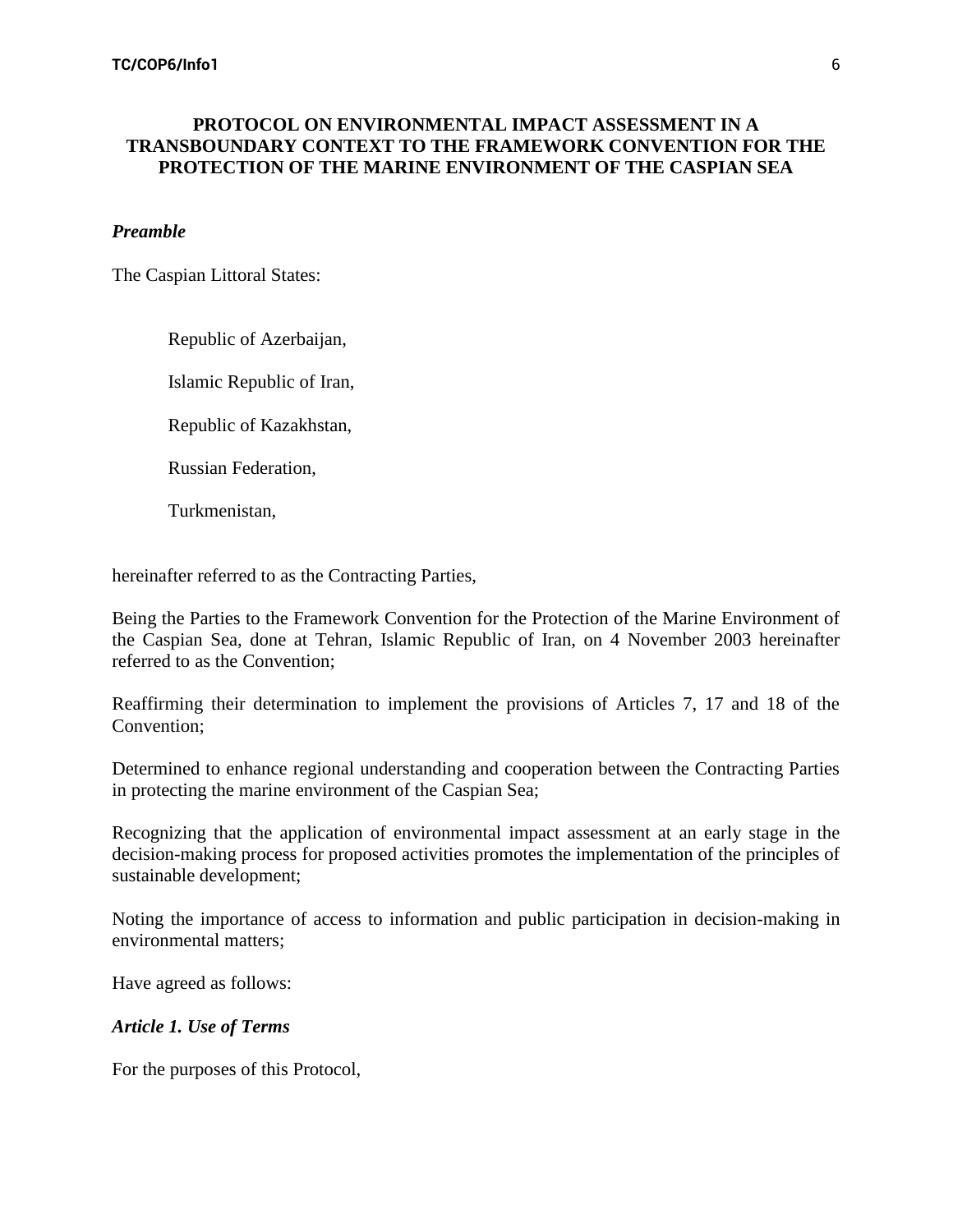(a) "Party of Origin" means the Contracting Party(ies) to this Protocol under jurisdiction of which the proposed activity listed in the Annex 1 to this Protocol is planned to be implemented;

(b) "Affected Party" means the Contracting Party(ies) to this Protocol likely to be affected by the transboundary impact of a proposed activity. The marine area within which the Contracting Party(ies) can be considered as Affected Party will be determined in accordance with the provisions of the convention on the legal status of the Caspian Sea after its entry into force for all Contracting Parties;

(c) "Concerned Parties" means the Party of Origin and the Affected Party of environmental impact assessment procedure pursuant to this Protocol;

(d) "Environmental impact assessment" means a national procedure for evaluating the likely impact of a proposed activity on the environment;

(e) "Proposed activity" means any activity or any major change to an activity subject to a decision of a competent authority in accordance with an applicable national environmental impact assessment procedure;

(f) "Impact" means any effect caused by implementation of a proposed activity on the marine environment of the Caspian Sea including flora, fauna, soil, atmospheric air, water, climate, landscape, historical monuments and/or interaction among those factors; also includes effects on human health and safety, cultural heritage, socio-economic or other conditions resulting from alterations to those factors;

(g) "Transboundary impact" means any impact caused by implementation of proposed activity by the Party of Origin to another Contracting Party;

(h) "The public" means one or more natural or legal persons;

(i) "Competent authority" means the authority(ies) designated by a Contracting Party as responsible for performing tasks covered by this Protocol;

(j) "Point of contact for notification" means the contact point or points of a Contracting Party that each Contracting Party has identified and informed the other Contracting Parties and the Secretariat of, that are responsible for receiving Notification and ensuring the relevant competent authority is notified;

(k) "Project Proponent" means initiator, including public authority, which applies for authorization for a proposed activity according to the national procedure;

(l) "Conference of the Parties" means the body referred to in Article 22 of the Convention;

(m) "Secretariat" means the body referred to in Article 23 of the Convention.

# *Article 2. Objective*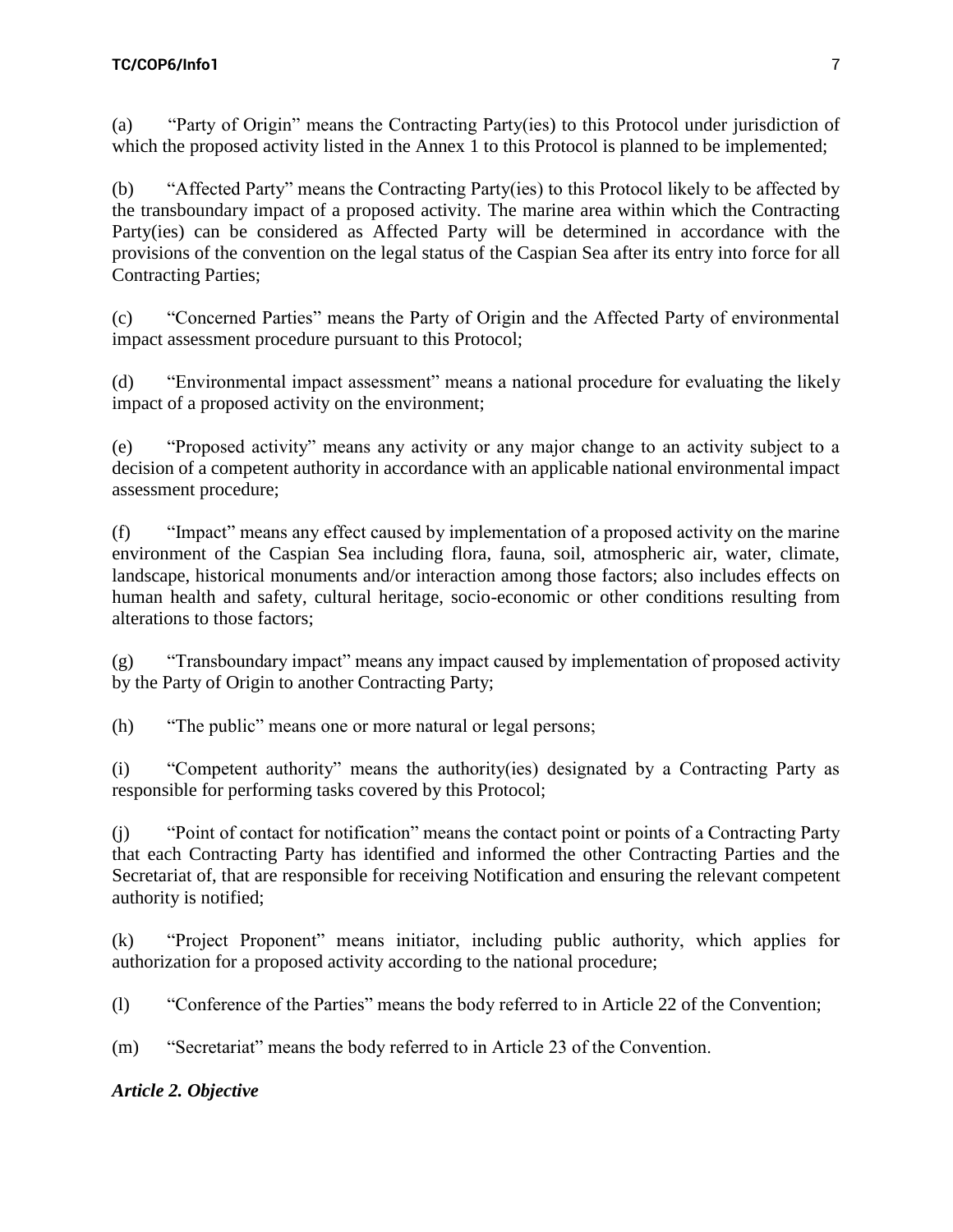The objective of this Protocol is to implement effective and transparent environmental impact assessment procedures in a transboundary context to any proposed activity which is likely to cause significant transboundary impact on the marine environment and land affected by proximity to the sea in order to prevent, reduce and control pollution of the marine environment and land affected by proximity to the sea, promote conservation of its biodiversity, and rational use of its natural resources, and protect human health.

## *Article 3. Scope of Application*

In accordance with Article 3 of the Convention this Protocol shall be applied to the marine environment of the Caspian Sea taking into account its water level fluctuations and pollution from land-based sources.

#### *Article 4. General Provisions*

- 1. Each Contracting Party shall adopt necessary legal, administrative or other measures to implement the provisions of this Protocol with respect to proposed activities listed in Annex I, that are likely to cause significant transboundary impact as determined in accordance with the criteria set forth in Annex II to this Protocol, the establishment of an environmental impact assessment procedure that permits public participation and preparation of the environmental impact assessment documentation described in Annex III to this Protocol.
- 2. Each Contracting Party shall ensure that the proposed activities listed in Annex I to this Protocol, that are likely to cause a significant transboundary impact are subject to an environmental impact assessment procedure pursuant to this Protocol prior to a decision to authorize or undertake a proposed activity.
- 3. Each Contracting Party shall inform the Contracting Parties and the Secretariat of its Point of Contact for Notification. Information on the Points of Contact for Notification shall be made available to the Contracting Parties by the Secretariat, electronically or as otherwise appropriate.
- 4. Concerned Parties shall ensure effective public participation in the environmental impact assessment procedure of a proposed activity pursuant to this Protocol, commencing at early stage of environmental impact assessment procedures.
- 5. Pursuant to this Protocol the Concerned Parties shall ensure an equivalent opportunity to the public of the Party of Origin and the public of the Affected Party to participate in the environmental impact assessment procedures of a proposed activity, and shall provide the public with assistance and advice thereof.
- 6. The provisions of this Protocol shall not affect the right of Contracting Parties to implement national laws, regulations or administrative provisions in the interests of national security.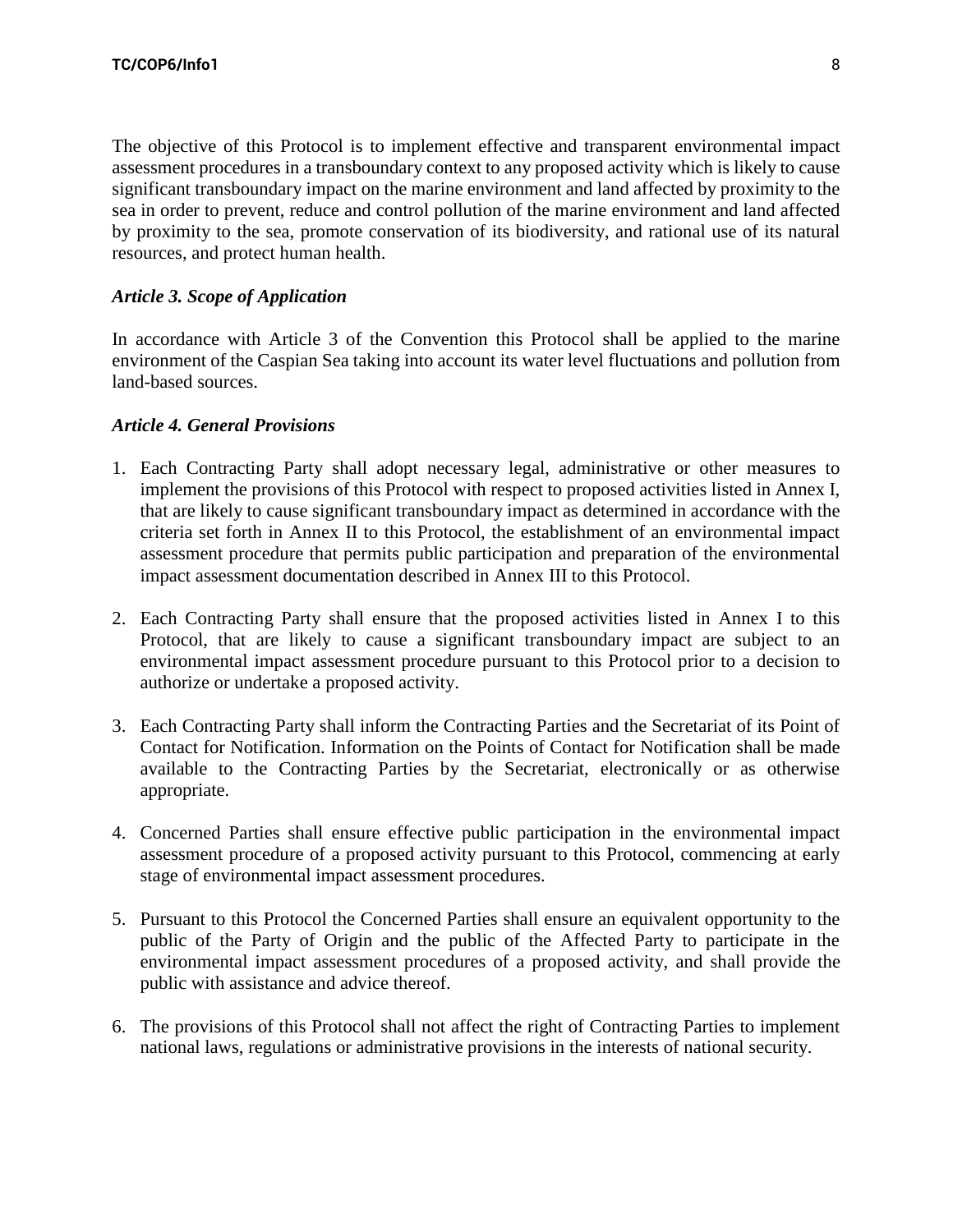- 7. The provisions of this Protocol shall not affect the right of Contracting Parties to maintain or introduce additional measures in relation to issues covered by this Protocol.
- 8. The provisions of this Protocol shall not prejudice any obligations of the Contracting Parties under international law regarding environmental impact assessment in a transboundary context.

#### *Article 5. Notification*

- 1. For a proposed activity listed in Annex I to this Protocol, the Competent authority of the Party of Origin shall notify as early as possible after being informed of the proposed activity that is likely to cause a significant transboundary impact through the Point of Contact for Notification any Contracting Party which it considers may be a potentially Affected Party and the Secretariat to inform the other Contracting Parties.
- 2. The notification shall contain, *inter alia*:
	- a)Information on the proposed activity, including any available information at the time of notification on its possible transboundary impacts and the characteristics of possible decisions on the proposed activity;
	- b)A reasonable time-frame which should not be less than 30 days from receipt of notification in English and Russian as provided in article 5 paragraph 3 of this Protocol, for the submission of the Affected Party's response to the notification;
	- c)Information regarding the envisaged environmental impact assessment procedure, including an indication of the time schedule for the further steps in the environmental impact assessment procedure, in particular those steps as referred to in Articles 6, 7 and 8 of this Protocol.
- 3. The Party of Origin shall provide the notification documents in State language with translation in English or in Russian language. The Secretariat shall provide the translation of notification documents into English or Russian, as appropriate.
- 4. The Competent Authority of the Party of Origin shall ensure the receipt of notification by the Point of Contact for Notification of the Affected Party and the Secretariat.
- 5. The Competent Authority of the Affected Party shall respond to the Competent Authority of the Party of Origin, and inform the Secretariat, within the time specified in notification, indicating whether it intends to participate in the environmental impact assessment procedure of the proposed activity.
- 6. If the Affected Party indicates that it does not intend to participate in the environmental impact assessment procedure of the proposed activity, or if it does not respond within the time specified in the notification, the provisions in paragraphs 7 and 8 of this Article, and Articles 6 to 11 of this Protocol, excluding the obligation of the Party of Origin to send the draft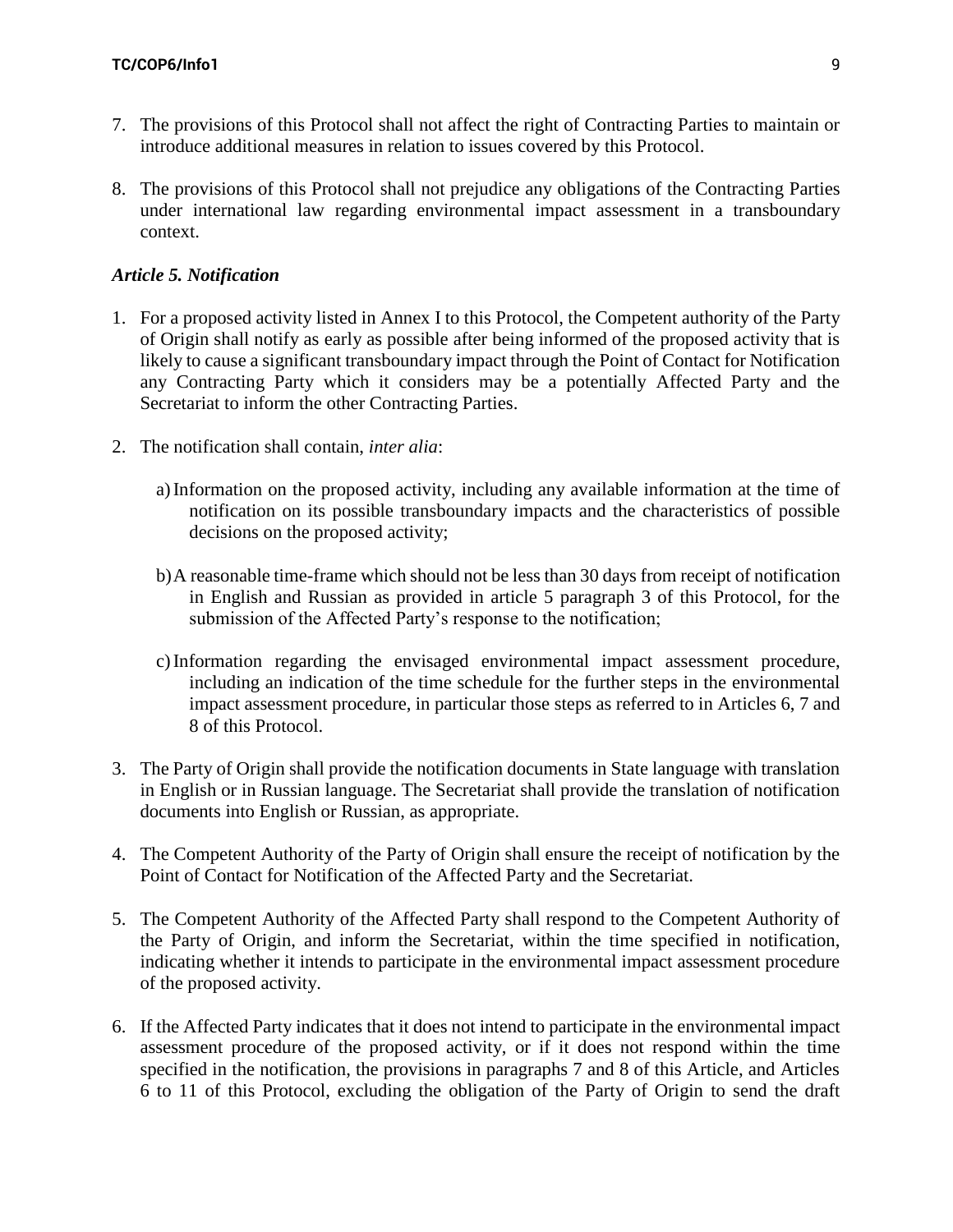environmental impact assessment documentation to the Secretariat pursuant to Article 7, paragraph 3 (b), of this Protocol, shall not apply.

- 7. If the Affected Party indicates that it intends to participate in the environmental impact assessment procedure of the proposed activity, the Affected Party shall provide in its response to the notification or promptly after to the Party of Origin:
	- a) Relevant information on the public consultation procedure in the Affected Party;
	- b) Request, if any, for particular issues to be addressed in the environmental impact assessment investigations;
	- c) A summary of readily available information on the issues raised in sub-paragraph (b).
- 8. At the request of the Party of Origin, the Affected Party shall provide any reasonably obtainable information relating to the potentially affected environment, if such information is necessary for the preparation of the environmental impact assessment documentation.
- 9. When a Contracting Party has reasonable concerns that it would be affected by a significant transboundary impact of a proposed activity and when no notification has taken place in accordance with paragraph 1 of this Article, the Party of Origin shall, at the request of that Contracting Party, provide it with sufficient information whether a significant transboundary impact will take place as a result of the proposed activity. If necessary, these Parties shall hold consultations regarding possible participation in the environmental impact assessment procedure.

## *Article 6. Communication between Concerned Parties*

- 1. Competent Authorities of Concerned Parties shall consult and agree upon:
	- (a) The required format and language(s) of environmental impact assessment documentation, including any information, to be submitted for the purposes of public consultations and review by Competent Authority of Affected Party;
	- (b) Detailed arrangements for communication between Concerned Parties including the roles of the Competent Authorities of the Concerned Parties and the Project Proponent;
	- (c) Time-frame for review by the Affected Party of the environmental impact assessment documentation which shall not exceed 90 days.
- 2. Concerned Parties may agree, as appropriate, on means of interaction for undertaking tasks under this Protocol.

# *Article 7. Preparation and Transmittal of Draft Environmental Impact Assessment Documentation*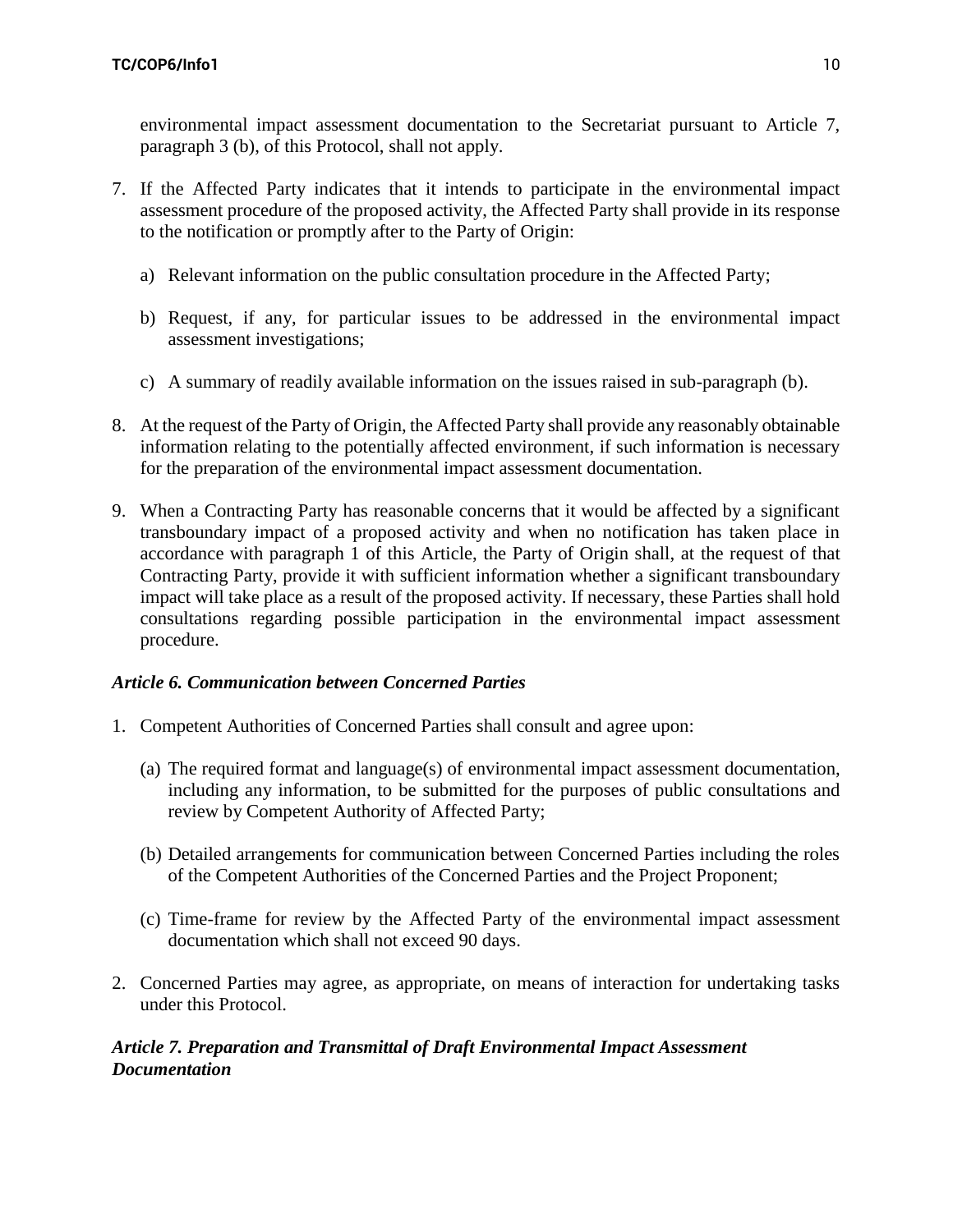- 1. Environmental impact assessment investigations shall be carried out pursuant to national law and practice of the Party of Origin and shall address, to the extent possible, any issues raised by the Affected Party, pursuant to Article 5, paragraph 7, of this Protocol.
- 2. The Party of Origin shall ensure that the Project Proponent prepares a draft of the environmental impact assessment documentation for the purposes of public consultations and review by the competent authority of the Affected Party. The draft environmental impact assessment documentation shall be provided in the format and language(s) as agreed by Concerned Parties, pursuant to Article 6, paragraph 1, of this Protocol, and shall contain, as a minimum, the content of the items referred to in Annex III of this Protocol in addition to information requested by Affected Party pursuant to Article 6, paragraph 1, of this Protocol.
- 3. The Party of Origin shall transmit the draft environmental impact assessment documentation to the:
	- (a) Competent Authority of the Affected Party;
	- (b) Secretariat for making this information available at the request of any Contracting Party.

## *Article 8. Review of environmental impact assessment Documentation and Public Consultations*

- 1. Concerned Parties shall ensure that the public in the areas likely to be affected are informed, as agreed, pursuant to Article 6, paragraph 1, of this Protocol, of:
	- (a) The proposed activity;
	- (b) The availability of the draft environmental impact assessment documentation;
	- (c) The opportunity and procedure for public consultations by using public notice or other appropriate means.
- 2. Concerned Parties shall ensure that the draft environmental impact assessment documentation, including as appropriate hardcopies, is made available and easily accessible to the public, including in places open for the public, in accordance with national legislation.
- 3. Concerned Parties shall ensure that the public in the areas likely to be affected is provided with the opportunity to comment upon the proposed activity to the Competent Authorities of the Concerned Parties. Comments shall be transmitted to the Competent Authority of the Party of Origin or as agreed pursuant to Article 6, paragraph 1 (b), of this Protocol.
- 4. The Competent Authority of the Affected Party shall review and comment upon the draft environmental impact assessment documentation within the time specified by the Party of Origin pursuant to Article 6, paragraph 1 (c), of this Protocol and submit its comments to the Competent Authority of the Party of Origin.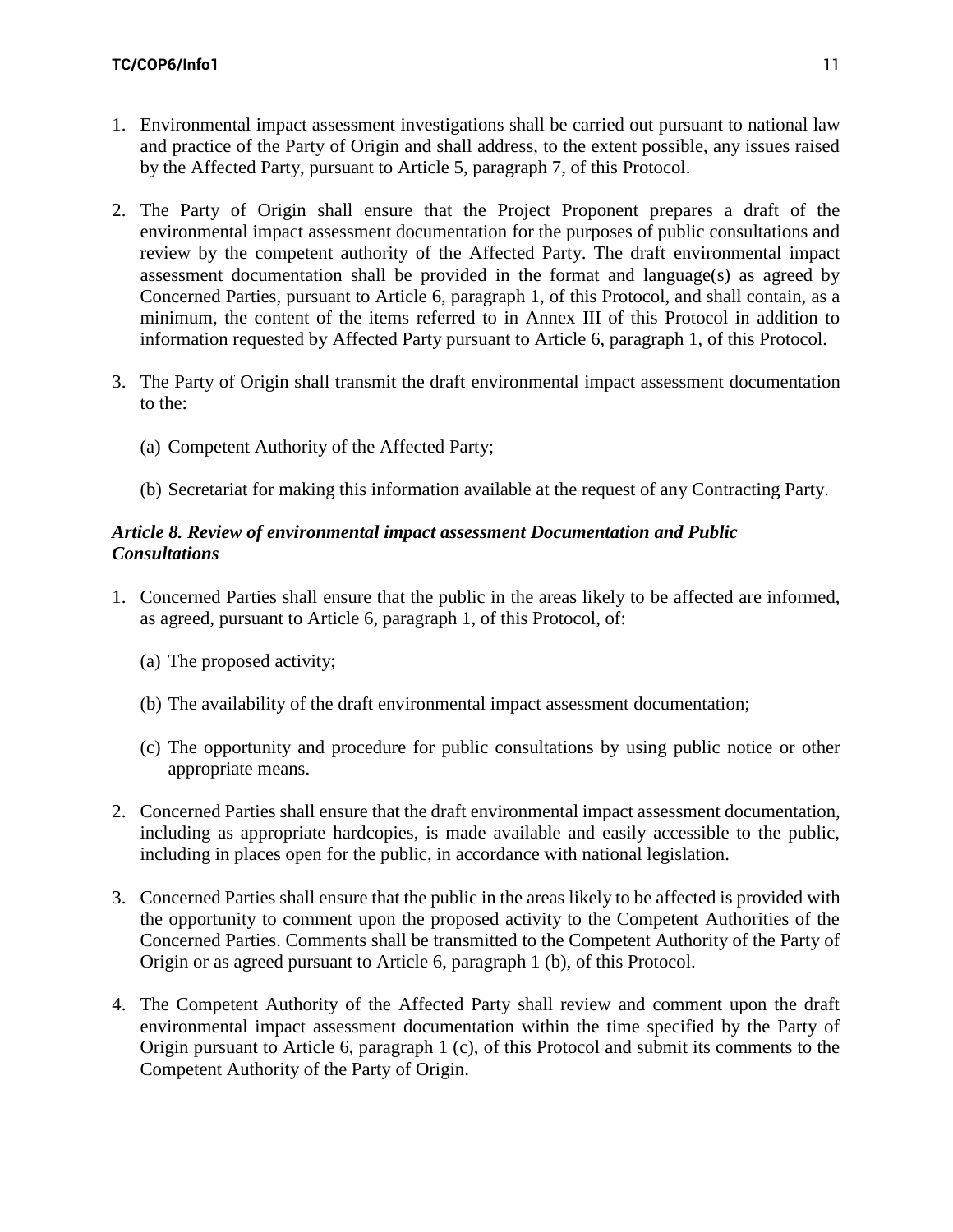- 5. The Party of Origin shall ensure that the Project Proponent:
	- (a) Summarizes and translates, where necessary, the comments received;
	- (b) Carries out further investigations where required;
	- (c) Incorporates comments received from the public and the Competent Authorities of the Affected Parties into final environmental impact assessment documentation and explains how the comments were taken into account.

## *Article 9. Consultations between Concerned Parties*

- 1. Prior to making the final decision on the proposed activity, at the request of the Affected Party, the Party of Origin shall enter into consultations with the Affected Party, concerning, *inter alia*, measures to reduce potential transboundary impact.
- 2. The Concerned Parties shall agree, at the commencement of such consultations, on a reasonable time-frame for the duration of the consultation period, while the period of consultations should not exceed 180 days, unless otherwise decided during the consultation period.

## *Article 10. Final Decision on Implementation of a Proposed Activity*

- 1. The Competent Authority of the Party of Origin shall take the comments received pursuant to Article 8 of this Protocol into account when reviewing the final environmental impact assessment documentation and when making the final decision on the proposed activity.
- 2. The Competent Authority of the Party of Origin shall provide the Competent Authority of the Affected Party and the Secretariat with the final decision on the proposed activity along with the reasons and considerations on which it was based, including information on how the comments received were taken into account.
- 3. Concerned Parties shall ensure that information on the final decision on the proposed activity and information on how the comments received were taken into account is made available to those who submitted comments in accordance with Article 8, paragraph 3, of this Protocol.

# *Article 11. Post project analysis*

- 1. The Concerned Parties at the request of one of the Parties shall determine the expediency of the post project analysis and, in case of such expediency, to what extent it shall be carried out, taking into account the likely significant adverse transboundary impact of the activity for which an environmental impact assessment has been undertaken pursuant to this protocol.
- 2. Any post project analysis shall be undertaken with a view to achieving objectives as follows: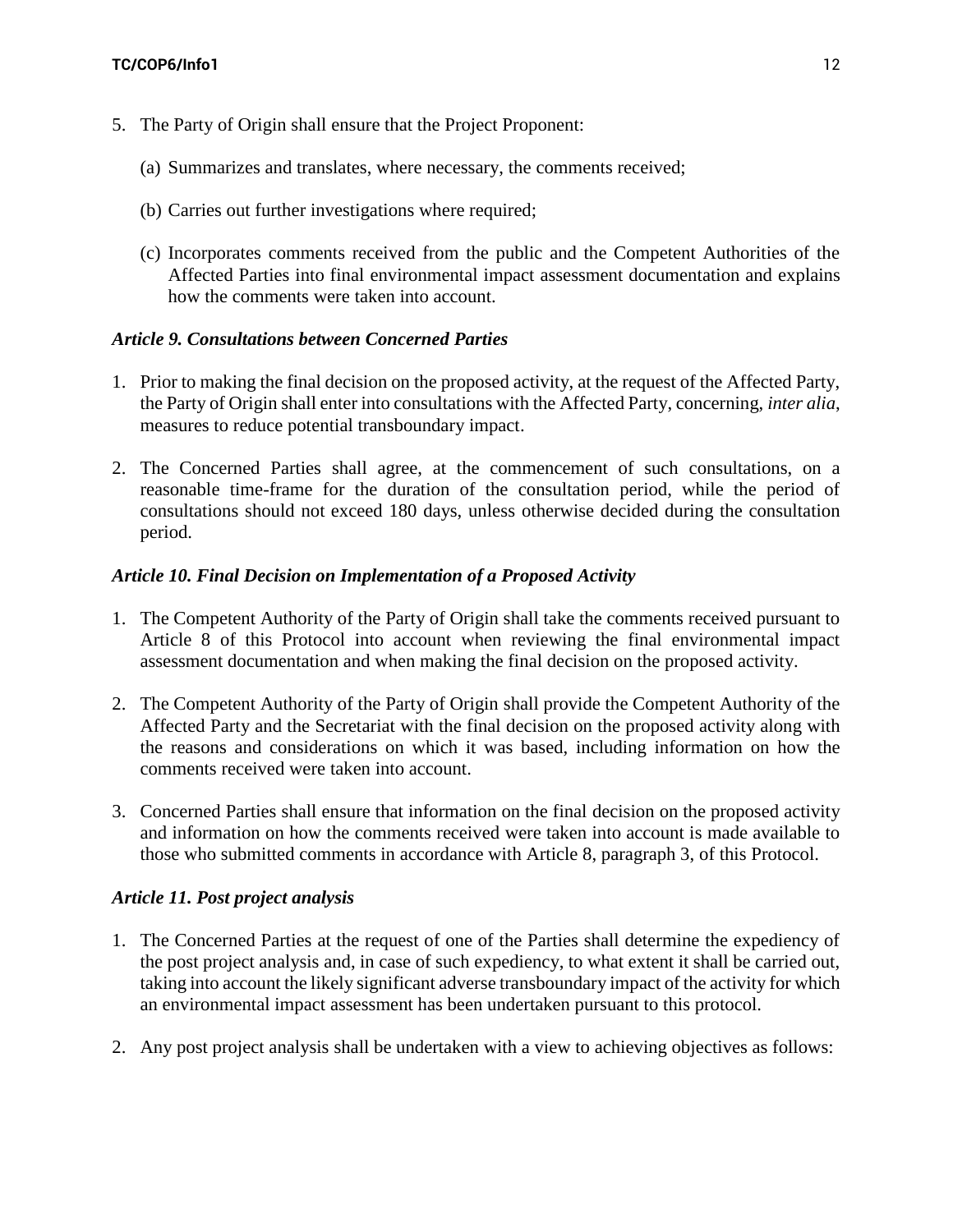- (a) Monitoring compliance with the conditions as set out in the authorization or approval of the activity and the effectiveness of mitigation measures;
- (b) Review of an impact for proper management and in order to cope with uncertainties;
- (c) Verification of past predictions in order to transfer experience to future activities of the same type.
- 3. If, after the post-project analysis, any of the Contracting Parties has reasonable grounds for concluding that there is a significant adverse transboundary impact, or factors have been discovered which may result in such an impact, it shall immediately inform the Party of Origin and the Secretariat. In this case, the Concerned Parties shall immediately consult and if necessary take appropriate measures to eliminate or reduce the impact.

# *Article 12. Reporting*

Each Contracting Party shall submit a report to the Secretariat on the implementation of the provisions of this Protocol, in format and at intervals as determined at the Conference of the Parties.

## *Article 13. Institutional Provisions*

- 1. For the purposes of this Protocol and in accordance with Article 22, paragraph 10, of the Convention, the Conference of the Parties shall, *inter alia*:
	- (a) Keep under review the implementation of this Protocol;
	- (b) Keep under review the content of this Protocol;
	- (c) Consider and adopt annexes to this Protocol;
	- (d) Consider and adopt any amendments to this Protocol or its annexes;
	- (e) Consider reports submitted by the Secretariat on matters relating to the implementation of this Protocol;
	- (f) Establish such subsidiary bodies as may be deemed necessary for the implementation of this Protocol;
	- (g) Seek, where appropriate, the technical and financial services of relevant international bodies and scientific institutions to achieve the objective of this Protocol;
	- (h) Perform such other functions, as may be required for the implementation of this Protocol.
- 2. In accordance with Article 23, paragraph 4, of the Convention, the Secretariat shall *inter alia*: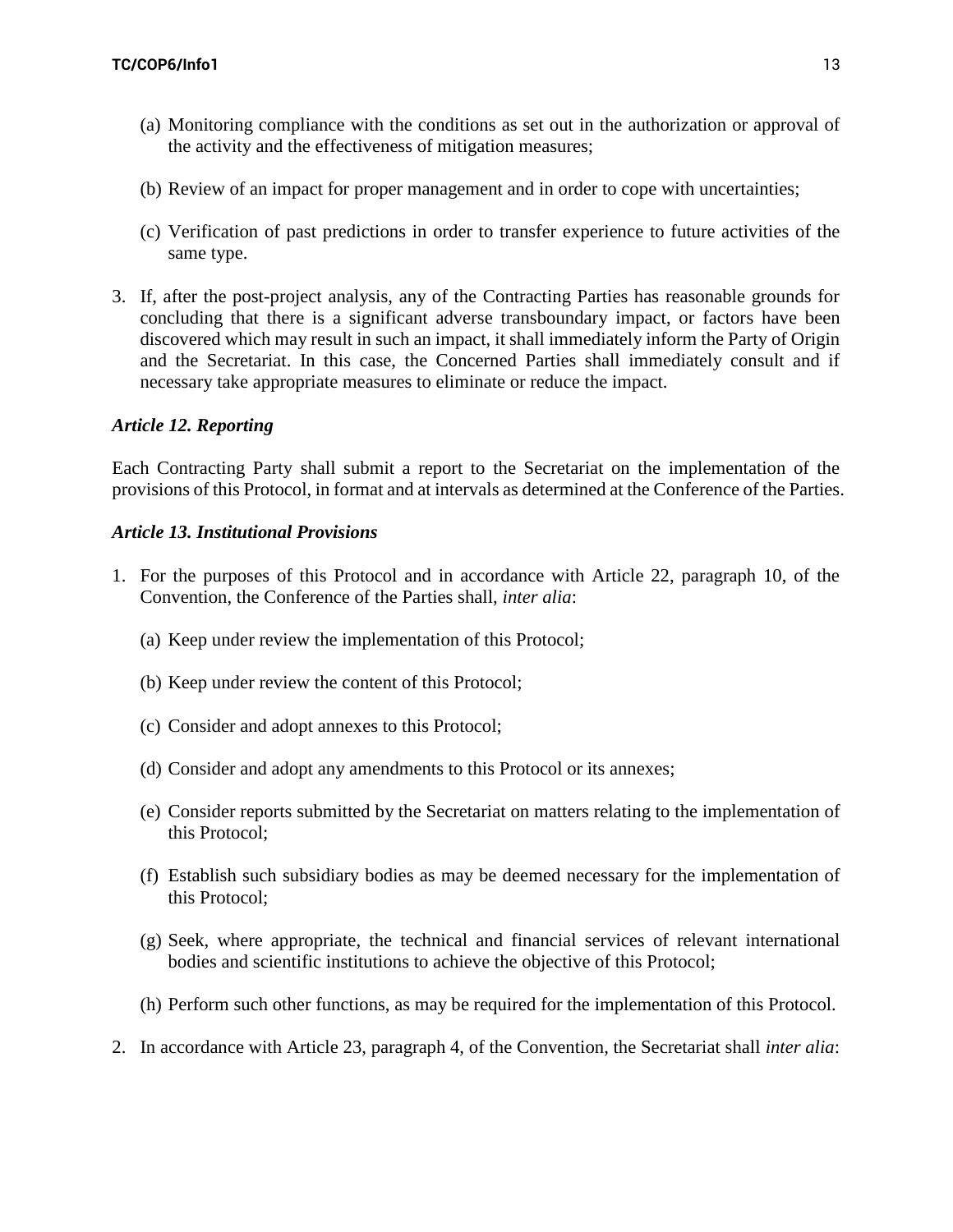(a) Make information on Points of Contact for Notification of all Contracting Parties available to the Contracting Parties electronically, or as otherwise appropriate;

(b) Receive and make available electronically, or as otherwise appropriate, information received in the implementation of this Protocol, as provided by a Party of Origin, including:

(i) Notification of the proposed activities in accordance with Article 5, paragraph 3, of this Protocol;

(ii) Environmental impact assessment documentation provided by a Party of Origin in accordance with Article 7, paragraph 3, of this Protocol;

(iii) The final decision on a proposed activity along with the reasons and considerations on which it was based, including information on how the comments received were taken into account in accordance with Article 10, paragraph 2, of this Protocol;

(c) Prepare and transmit reports on matters relating to the implementation of this Protocol;

(d) Consider enquiries by and information from the Contracting Parties and consult with them on matters relating to the implementation of this Protocol;

(e) To the extent possible, promote the exchange of information and cooperation between the Contracting Parties and provide assistance to the Contracting Parties in implementing the provisions of this Protocol;

(f) Arrange, upon request by any Contracting Party, for the provision of technical assistance and advice for the effective implementation of this Protocol;

(g) Cooperate, as appropriate, with relevant regional and international organizations and programs;

(h) Perform such other functions as may be determined by the Conference of the Parties.

## *Article 14. Funding*

- 1. To achieve the objectives of this Protocol, the Contracting Parties, shall as far as possible ensure that financial resources are available for the formulation and implementation of related programmes, projects and measures. To this end, the Contracting Parties shall:
	- (a) Commit domestic financial resources envisaged for these purposes;
	- (b) Promote the mobilization of financial resources from bilateral and multilateral funding sources and mechanisms, including grants and loans;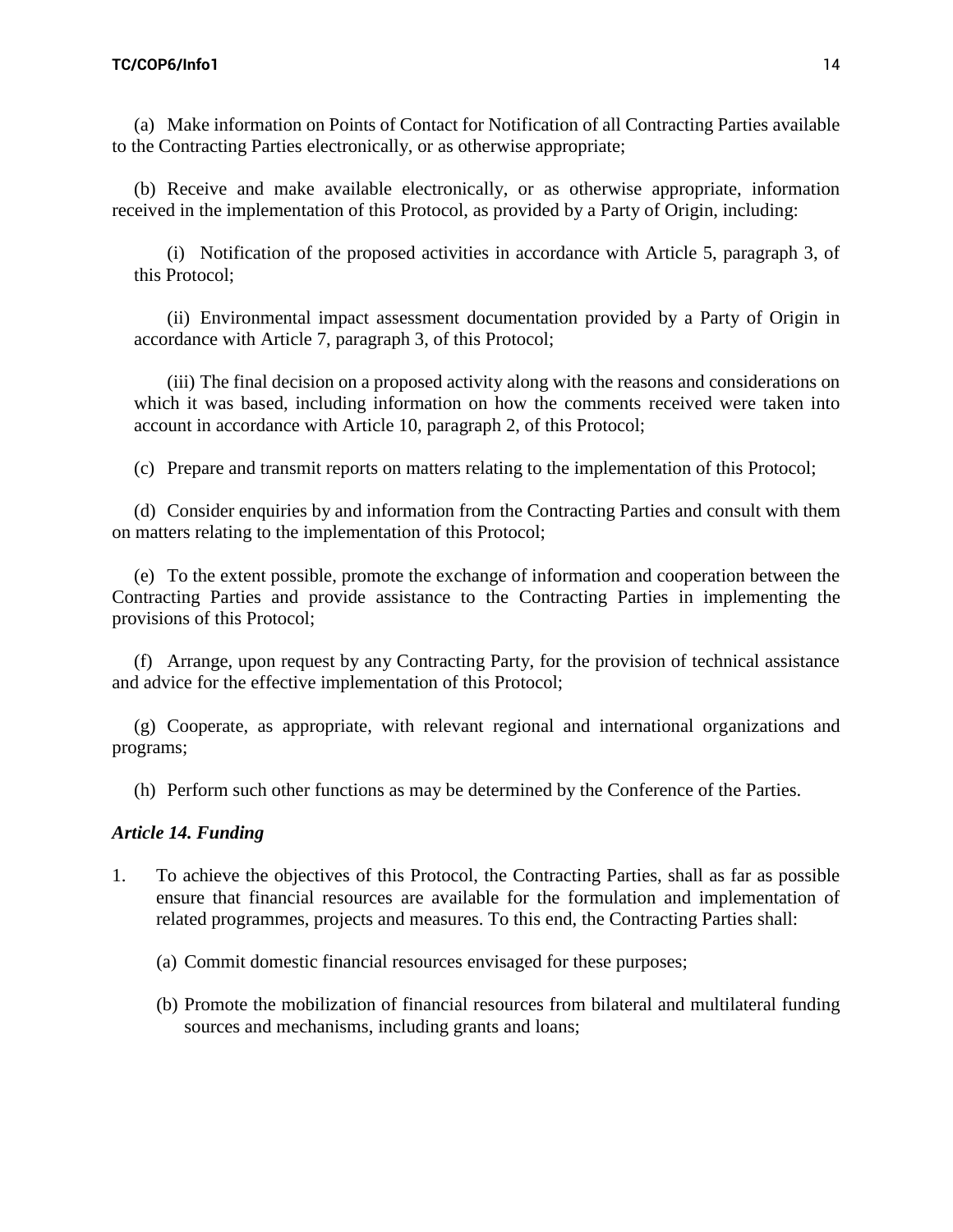- (c) Explore innovative methods and incentives for mobilizing and channeling resources, including those of foundations, governmental agencies of other countries, international organizations, non-governmental organizations and private sector entities.
- 2. The Financial Rules of the Convention shall apply mutatis mutandis to this Protocol, unless otherwise decided by the Conference of the Parties.
- 3. All activities and their implementation covered by this Protocol shall be financed by funds allocated by the Contracting Parties and other sources consistent with national legislation.

# *Article 15. Settlement of Disputes*

Any dispute between the Contracting Parties concerning the application or interpretation of the provisions of this Protocol shall be settled in accordance with Article 30 of the Convention.

## *Article 16. Adoption and Entry into Force of the Protocol*

- 1. This Protocol shall be adopted by unanimous decision of the Contracting Parties by a Meeting of the Conference of the Parties.
- 2. This Protocol shall be open for signature only by the Caspian Littoral States, in the city of Tehran from  $20^{th}$  July  $2018$  to  $20^{th}$  July 2019.
- 3. This Protocol shall be subject to ratification, acceptance or approval by the Caspian littoral States, and shall be open for accession by any Caspian littoral State, from the date on which the Protocol is closed for signature.
- 4. Instruments of ratification, acceptance, approval or accession shall be deposited with the Depository of the Convention.
- 5. This Protocol shall enter into force on the ninetieth day after the date of deposit of the instrument of ratification, acceptance, approval or accession by all Caspian littoral States.

## *Article 17. Adoption of Amendments and Annexes to the Protocol, and Amendments to the Annexes*

Any Contracting Party may propose amendments and annexes to this Protocol, as well as amendments to its annexes. These amendments and annexes shall be adopted by the Contracting Parties and enter into force in accordance with Articles 24, 25 and 34 of the Convention.

## *Article 18. Effect of the Protocol on National Legislation*

The provisions of this Protocol shall not affect the right of Contracting Parties to adopt relevant stricter national measures for the implementation of this Protocol.

## *Article 19. Relationship with Other International Treaties*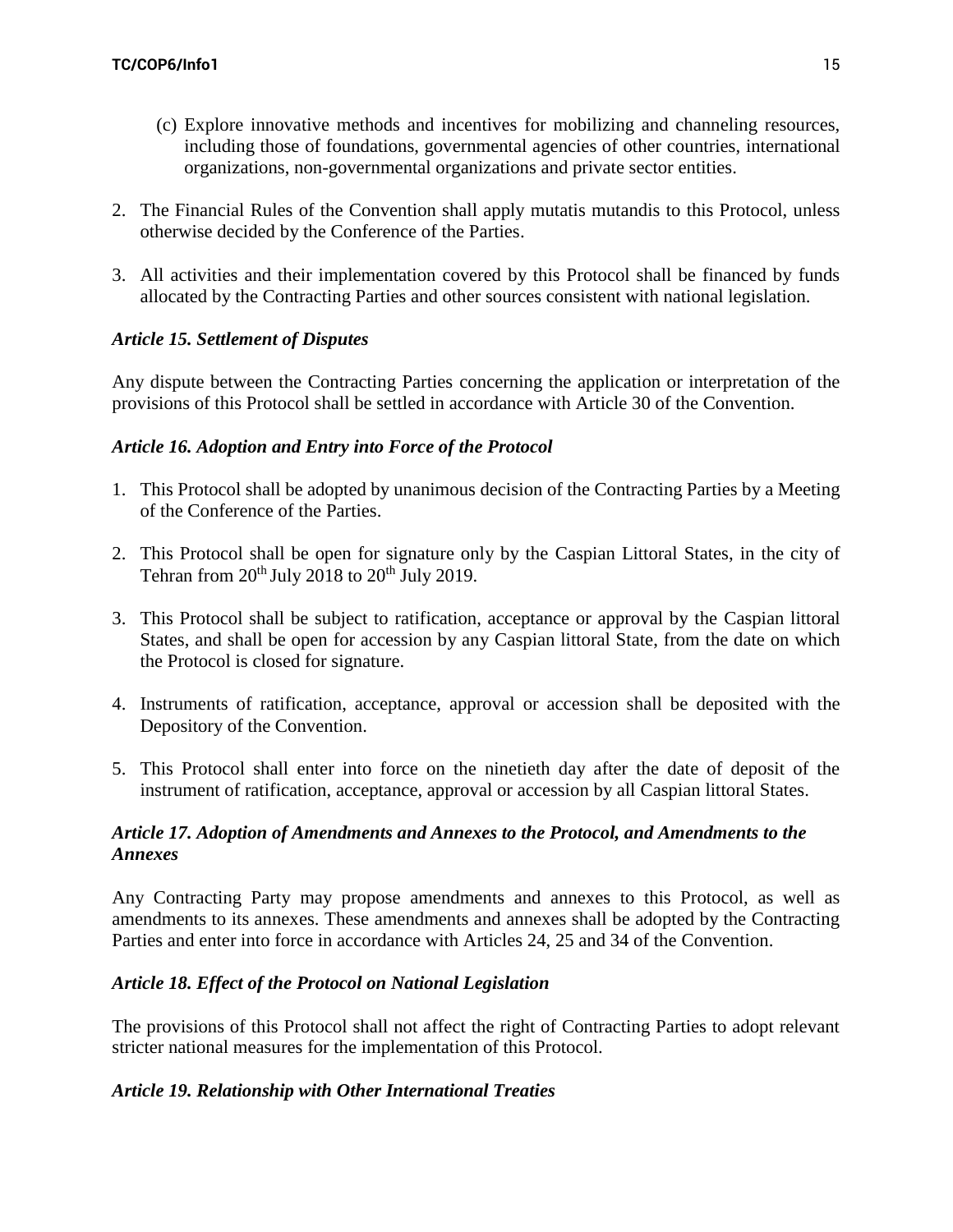Nothing in this Protocol shall prejudice the rights and obligations of the Contracting Parties under other international treaties to which they are parties.

## *Article 20. Reservation*

No reservations may be made to this Protocol.

## *Article 21. Depository*

The Depository of the Protocol is the Depository of the Convention.

## *Article 22. Authentic Texts*

The Azerbaijani, Farsi, Kazakh, Russian, Turkmen and English texts of this Protocol are equally authentic. In case of dispute arising as to the interpretation or application of this Protocol the English text shall be authoritative.

## *Article 23. Relationship with the Negotiations on the Legal Status of the Caspian Sea*

Nothing in this Protocol shall be interpreted as to prejudge the outcome of the negotiation on the final legal status of the Caspian Sea.

In witness whereof the undersigned, being duly authorized, have signed this Protocol.

Done at the city of Moscow on the twentieth day of July of 2018.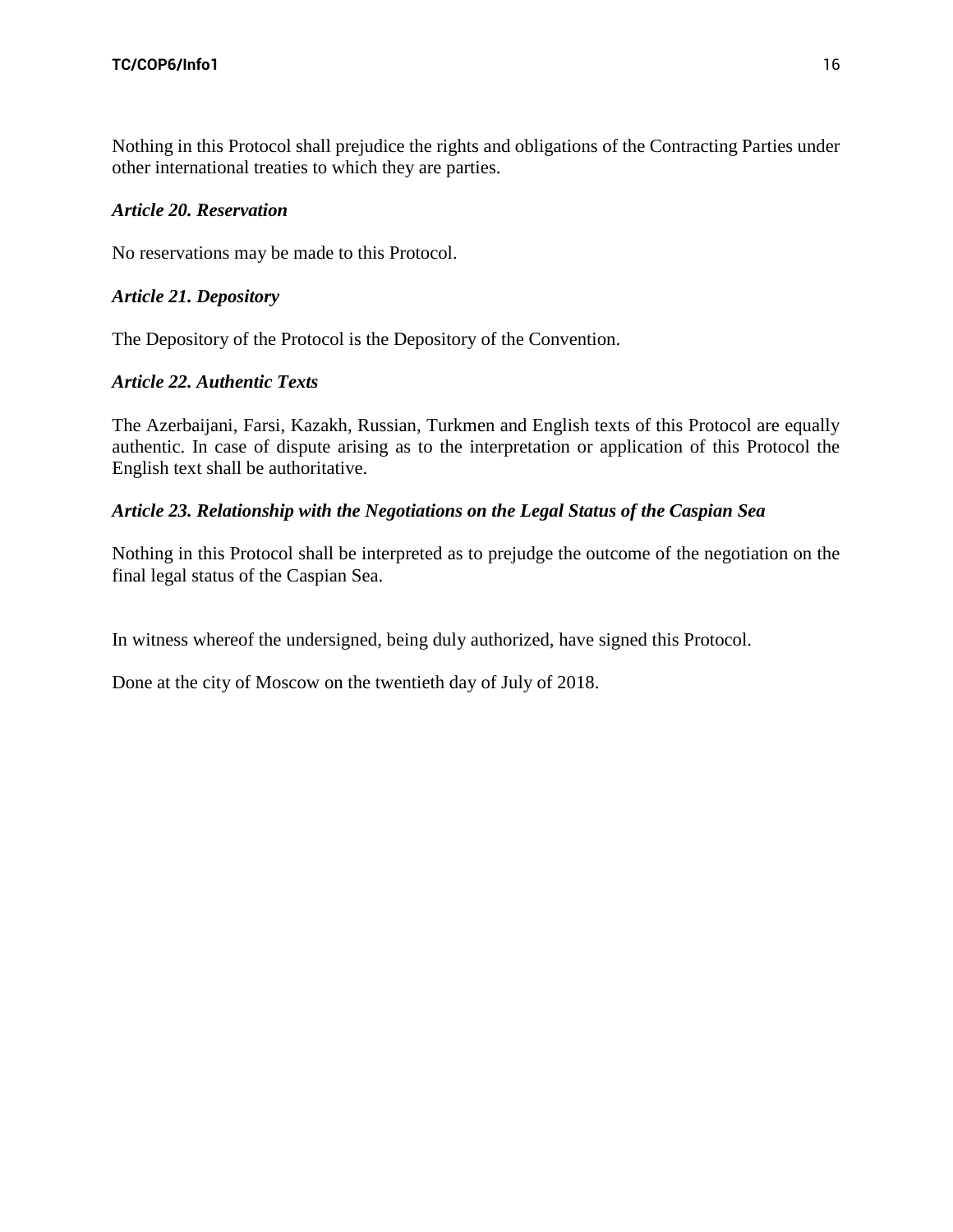# **ANNEX I**

# **List of Activities**

1. Crude oil refineries (excluding undertakings manufacturing only lubricants from crude oil) and installations for the gasification and liquefaction of 500 tons or more of coal or bituminous shale per day.

2. Thermal power stations and other combustion installations with a heat output of 300 megawatts or more.

3. Nuclear power stations and other nuclear reactors, including the dismantling or decommissioning of such power stations or reactors (1/) except research installations for the production and conversion of fissionable and fertile materials, whose maximum power does not exceed 1 kilowatt continuous thermal load.

4. Installations solely designed for the production or enrichment of nuclear fuels, for the reprocessing or storage of irradiated nuclear fuels or for the storage, disposal and processing of radioactive waste.

5. Major installations for the initial smelting of cast iron and steel and for the production of non-ferrous metals.

6. Installations for the extraction of asbestos and for the processing and transformation of asbestos and products containing asbestos: for asbestos-cement products, with an annual production of more than 20,000 tons finished product; for friction material, with an annual production of more than 50 tons finished product; and for other asbestos utilization of more than 200 tons per year.

7. Integrated chemical and petrochemical installations.

8. Construction, reconstruction and/or widening of motorways, express roads (2/) and lines for long distance railway traffic, including the construction of major associated bridges, and of airports (3/) with a basic runway length of 2,100 metres or more;

9. Large diameter pipelines for the transport of oil, gas and oil products, or chemicals.

10. Marine/Trading ports and also inland waterways and ports for inland-waterway traffic which permit the passage of vessels of over 1,350 tons.

11. Waste-disposal installations for the incineration, chemical treatment or landfill of waste;

12. Large dams, reservoirs and canals connected to the Caspian Sea.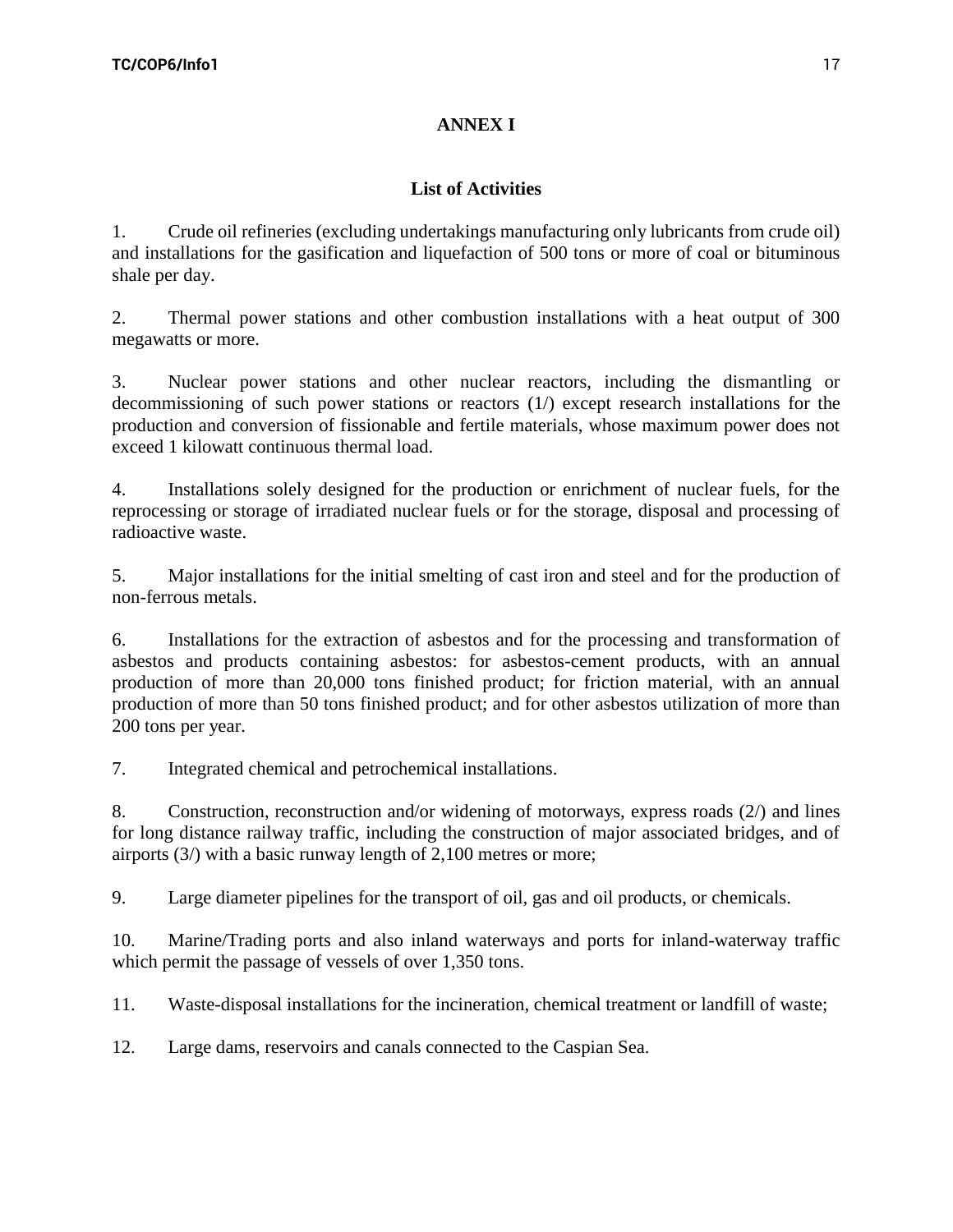13. Groundwater abstraction activities or artificial groundwater recharge schemes where the annual volume of water to be abstracted or recharged amounts to 10,000,000 cubic metres or more.

14. Pulp, paper and board manufacturing of 200 air-dried tons or more per day.

15. Major quarries, mining, on-site extraction and processing of metal ores or coal.

16. Offshore hydrocarbon production. Extraction of petroleum and natural gas for where the amount extracted exceeds 500 tons/day in the case of petroleum and 500,000 cubic metres/day in the case of gas.

17. Major storage facilities for petroleum, petrochemical and chemical products.

18. Deforestation of large areas.

19. Works for the transfer of water resources between and within river basins where this transfer aims at preventing possible shortages of water and where the amount of water transferred exceeds 100,000,000 cubic metres/year; in all other cases, works for the transfer of water resources between and within river basins where the multi-annual average flow of the basin of abstraction exceeds 2,000,000,000 cubic metres/year and where the amount of water transferred exceeds 5 per cent of this flow. In both cases transfers of piped drinking water are excluded.

20. Waste-water treatment plants with a capacity exceeding 150,000 population equivalent.

21. Installations of microbiological and biotechnological production, and the release of genetically modified organisms.

22. Land reclamation, including the construction of artificial islands, spits and reefs.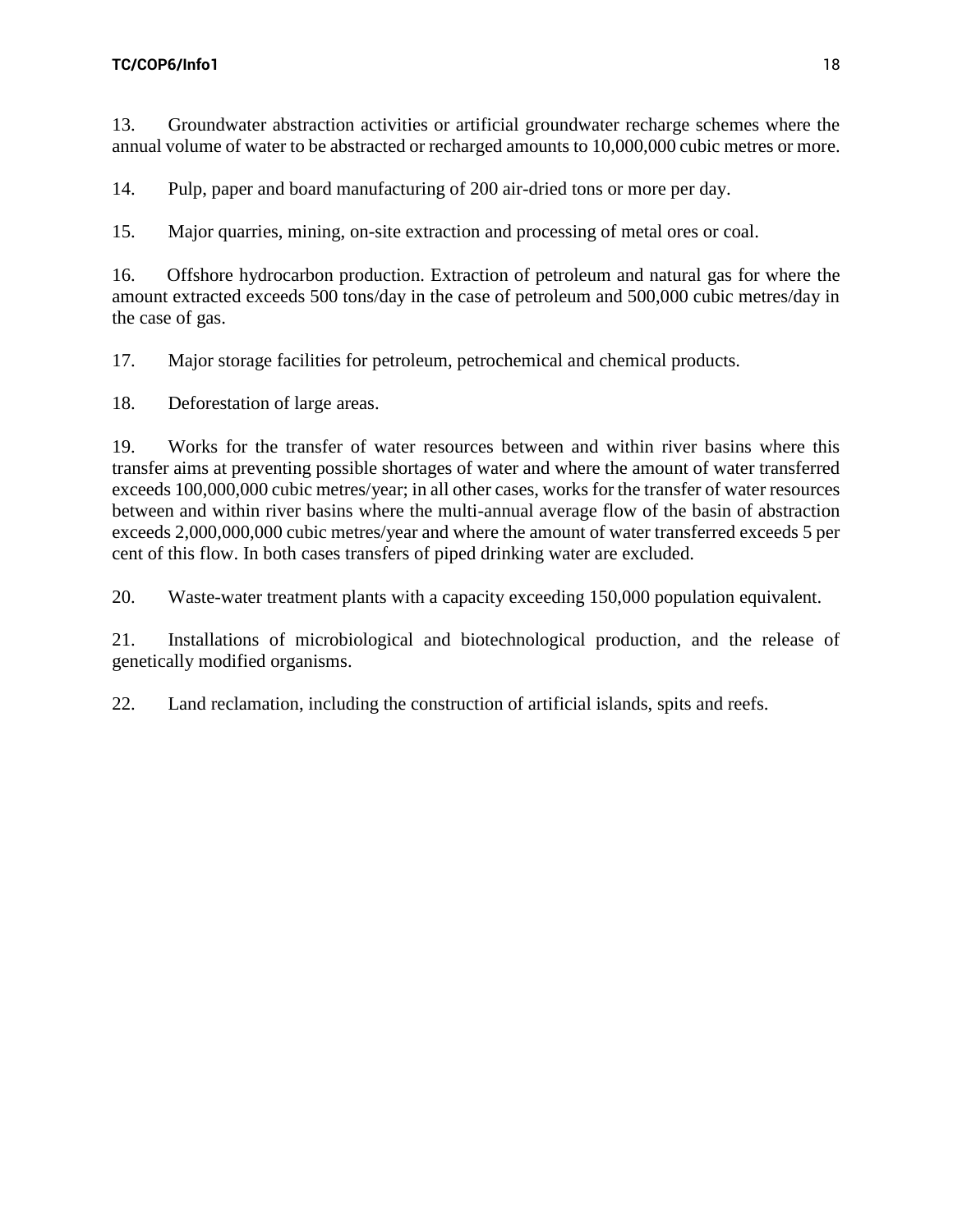# **Notes to Annex I**

(1/) For the purposes of this Protocol, nuclear power stations and other nuclear reactors cease to be such an installation when all nuclear fuel and other radioactively contaminated elements have been removed permanently from such an installation site.

- (2/) For the purposes of this Protocol:
- "Motorway" means a road specially designed and built for motor traffic, which does not serve properties bordering on it, and which:
	- (a) Is provided, except at special points or temporarily, with separate carriageways for the two directions of traffic, separated from each other by a dividing strip not intended for traffic or, exceptionally, by other means;
	- (b) Does not cross at level with any road, railway or tramway track, or footpath;
	- (c) Is specially signposted as a motorway.
- "Express road" means a road reserved for motor traffic accessible only from interchanges or controlled junctions and on which, in particular, stopping and parking are prohibited on the running carriageway(s).

(3/) For the purposes of this Protocol, "airport" means an airport which complies with the definition in the Аnnex 14 to the Convention on International Civil Aviation, Chicago, USA, 1944, setting up the International Civil Aviation Organization.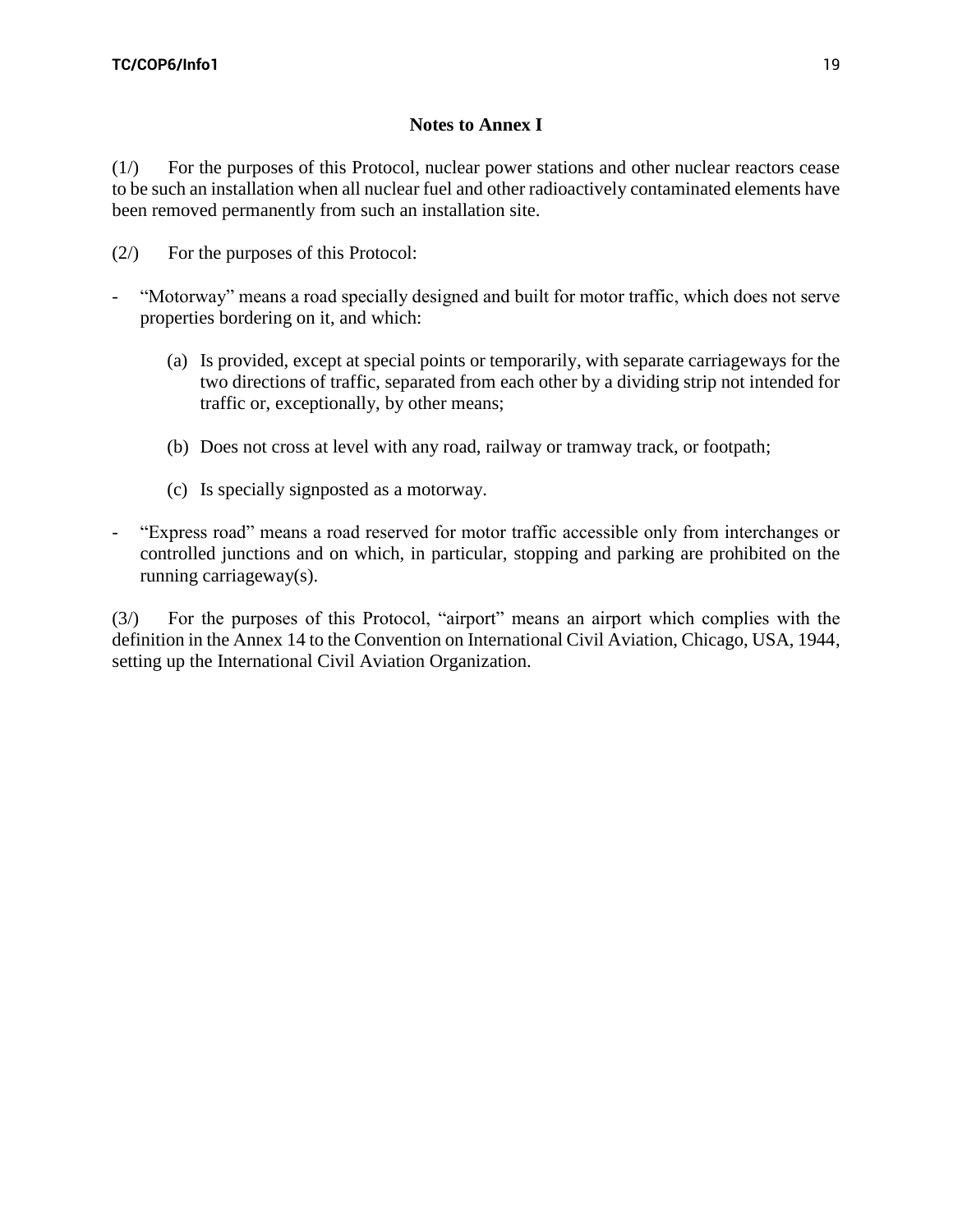# **ANNEX II**

## **List of Criteria to Assist in Determining Significant Transboundary Impact**

Concerned Parties may consider whether the activity is likely to have a significant adverse transboundary impact in particular by virtue of one or more of the following criteria:

- (a) Size: proposed activities which are large for the type of the activity;
- (b) Location: proposed activities which are located in or close to an area of special environmental sensitivity or importance (such as wetlands designated under the Convention on Wetlands of International Importance especially as Waterfowl Habitat, done on February 2, 1971, national parks, nature reserves, sites of special scientific interest, or sites of archaeological, cultural or historical importance); also, proposed activities in locations where the characteristics of proposed development would be likely to have significant effects on the population;
- (c) Effects: proposed activities with particularly complex and potentially adverse effects, including those giving rise to serious effects on humans or on valued species or organisms, those which threaten the existing or potential use of an affected area and those causing additional loading which cannot be sustained by the carrying capacity of the environment.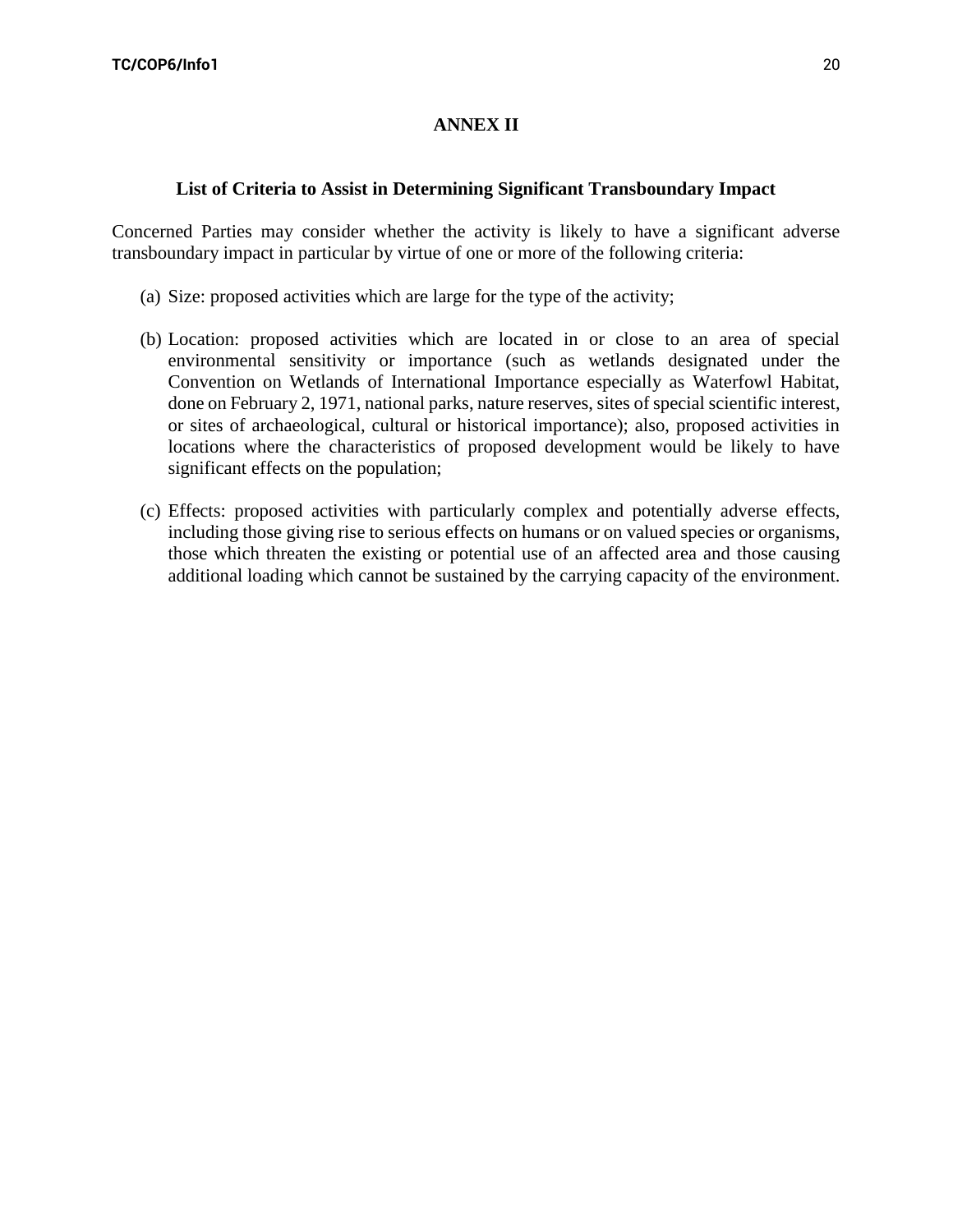## **ANNEX III**

#### **Minimum Content of the Environmental Impact Assessment Documentation**

Information to be included in the draft environmental impact assessment shall, as a minimum, contain, in accordance with Article 6 of this Protocol:

- (a) A description of the proposed activity and its purpose;
- (b) A description, where appropriate, of reasonable alternatives (for example, locational or technological) to the proposed activity and also the no-action alternative;
- (c) A description of the environment likely to be significantly affected by the proposed activity and its alternatives;
- (d) A description of the potential environmental impact of the proposed activity and its alternatives and an estimation of its significance;
- (e) A description of mitigation measures to keep adverse environmental impact to a minimum;
- (f) An explicit indication of predictive methods and underlying assumptions as well as the relevant environmental data used;
- (g) An identification of gaps in knowledge and uncertainties encountered in compiling the required information;
- (h) Where appropriate, an outline for monitoring and management programmes and any plans for post-project analysis;
- (i) A non-technical summary including a visual presentation as appropriate (maps, graphs).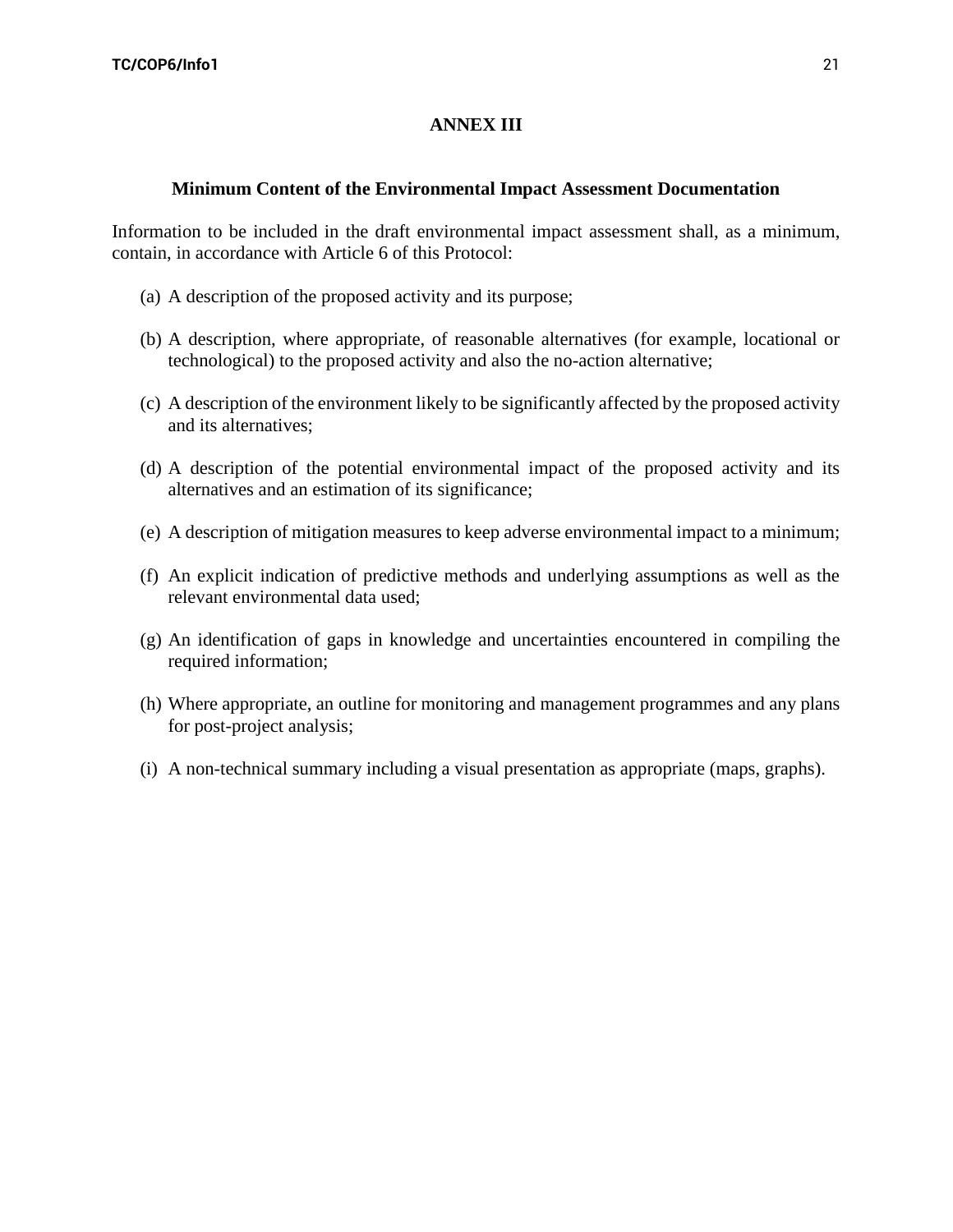## **MINISTERIAL STATEMENT AND DECISIONS OF THE EXTRAORDINARY MEETING OF THE CONFERENCE OF THE PARTIES TO THE FRAMEWORK CONVENTION FOR THE PROTECTION OF THE MARINE ENVIRONMENT OF THE CASPIAN SEA**

## **20 July 2018**

## **Moscow, Russian Federation**

The Ministers of Natural Resources, Environment and Energy and High-level Officials of the Contracting Parties to the Framework Convention for the Protection of the Marine Environment of the Caspian Sea, done at the city of Tehran, on the fourth day of November 2003 (hereinafter referred to as the Tehran Convention), and entered into force on 12 August 2006:

*Guided* by the outcomes of the summits of the Heads of Caspian States in Ashgabat (2002), Tehran (2007), Baku (2010) and Astrakhan (2014);

*Recalling* the Ministerial Statements and Decisions of the five Meetings of the Conference of the Parties to the Tehran Convention;

*Having considered* the Note by the interim Secretariat on the Protocol on Environmental Impact Assessment in a Trans-boundary Context to the Framework Convention for the Protection of the Marine Environment of the Caspian Sea.

*Having reviewed* the progress report of the interim Secretariat on the accomplished activities.

1. Welcome the adoption and signing of the Protocol on Environmental Impact Assessment in a Trans-boundary Context to the Framework Convention for the Protection of the Marine Environment of the Caspian Sea by the Contracting Parties, confirm the intention of their respective Governments to ensure early ratification of the Protocol and request the Secretariat to undertake the necessary steps to promote its implementation;

2. Stress the importance of the continuation of the work on the effective implementation of the provisions of the Tehran Convention;

3. Express gratitude to the Government of the Russian Federation for the organization of the Extraordinary Meeting of the Conference of the Parties to the Tehran Convention.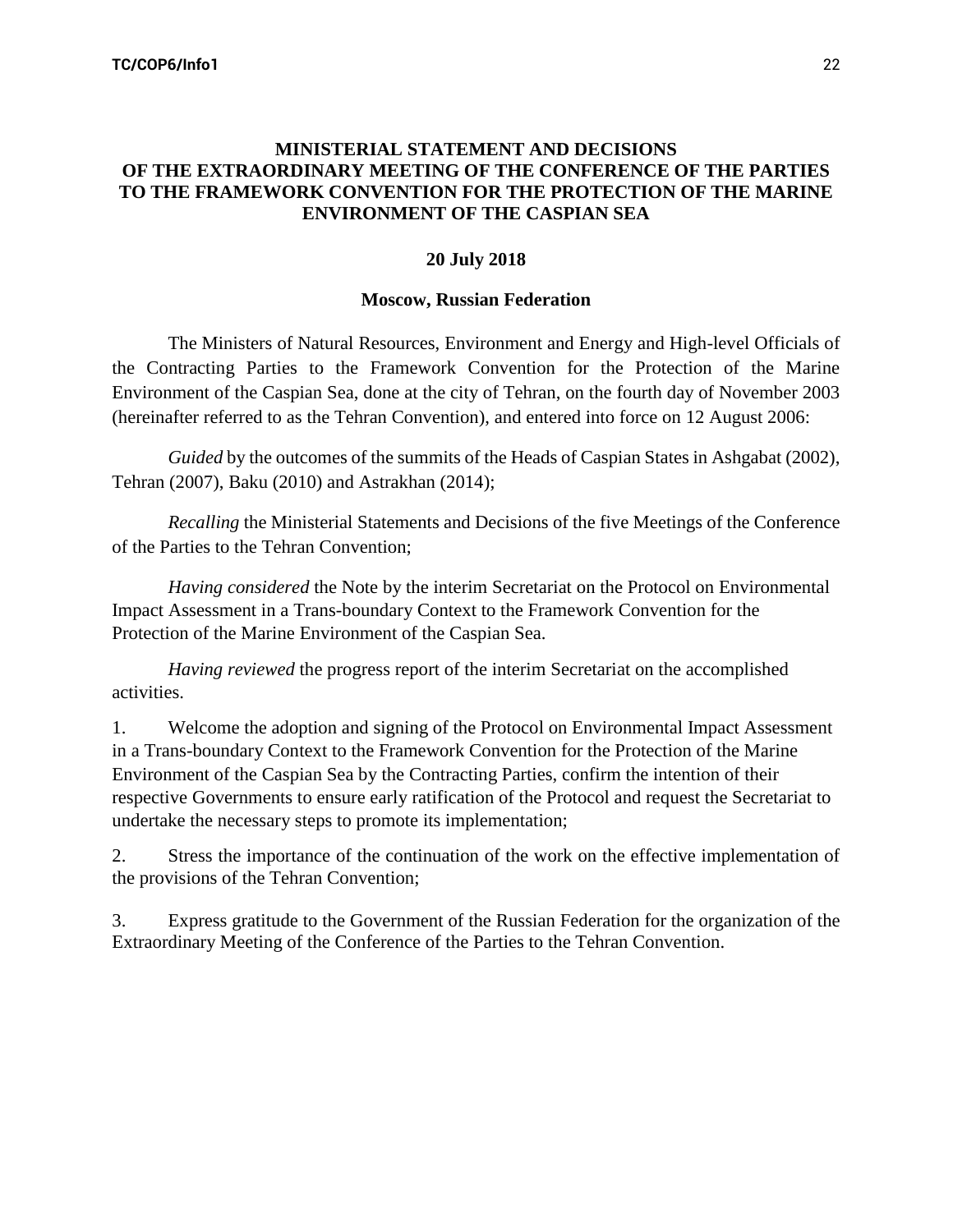**Внеочередная сессия Конференции Сторон Рамочной конвенции по защите морской среды Каспийского моря**

*Москва, Россия*

*19-20 июля 2018 года*

# **СПИСОК УЧАСТНИКОВ LIST OF PARTICIPANTS**

**Extraordinary Meeting of the Conference of the Parties to the Framework Convention for the Protection of the Marine Environment of the Caspian Sea**

*Moscow,* Russia

*July 19-20, 2018*

| Азербайджанская Республика                   | <b>Azerbaijan Republic</b>                       |  |
|----------------------------------------------|--------------------------------------------------|--|
| Его Превосходительство                       | <b>His Excellency</b>                            |  |
| г-н Мухтар Бабаев                            | Mr. Mukhtar Babayev,                             |  |
| Министр                                      | Minister of                                      |  |
| Экологии и природных ресурсов                | Ecology and Natural Resources of the             |  |
| ул. Б.Агаева 100-А                           | B. Aghayev 100-A                                 |  |
| 370073 г. Баку                               | 370073 Baku                                      |  |
|                                              |                                                  |  |
| г-н Расим Саттарзада                         | Mr. Rasim Sattarzada                             |  |
| Начальник                                    | Head                                             |  |
| Отдел экологической политики                 | <b>Environmental Policy Division</b>             |  |
| Министерство экологии и природных ресурсов   | Ministry of Ecology and Natural Resources        |  |
| Национальный сотрудник по взаимосвязи с      | <b>National Convention Liaison Officer</b>       |  |
| конвенцией                                   | Tel: + 994 12 4982346                            |  |
| Тел: +994 12 4982346                         | Fax: $+994$ 12 5983907                           |  |
| $\Phi$ акс: +994 12 5983907                  | E-mail: rsattarzada@gmail.com                    |  |
| Эл. почта: rsattarzada@gmail.com             |                                                  |  |
| Рашад Гасанов                                | <b>Rashad Gasanov</b>                            |  |
| Первый секретарь                             | First secretary                                  |  |
| Посольство Азербайджана в России             | Embassy of Azerbaijan in Russia                  |  |
| г-н Камран Сейфуллаев                        | Mr. Kamran Seyfullayev                           |  |
| ATTalle                                      | Attache                                          |  |
| Департамент международного права и договоров | <b>International Law and Treaties Department</b> |  |
| Министерство иностранных дел                 | Ministry of Foreign Affairs                      |  |
| Тел: +99412 5969094                          | Tel: +99412 5969094                              |  |
| Эл. почта: k_seyfullayev@mfa.gov.az          | E-mail: k_seyfullayev@mfa.gov.az                 |  |
| Исламская Республика Иран                    | <b>Islamic Republic of Iran</b>                  |  |
| д-р Парвин Фаршчи                            | Dr Parvin Farshchi                               |  |
| заместитель Руководителя                     | Deputy for Marine Environment,                   |  |
| Организация по окружающей среды              | Department of Environment                        |  |
| Тел: +98 21 88233148                         | Tel: +98 21 88233148                             |  |
| Эл. почта: parvinfarshchi@gmail.com          | E-mail: parvinfarshchi@gmail.com                 |  |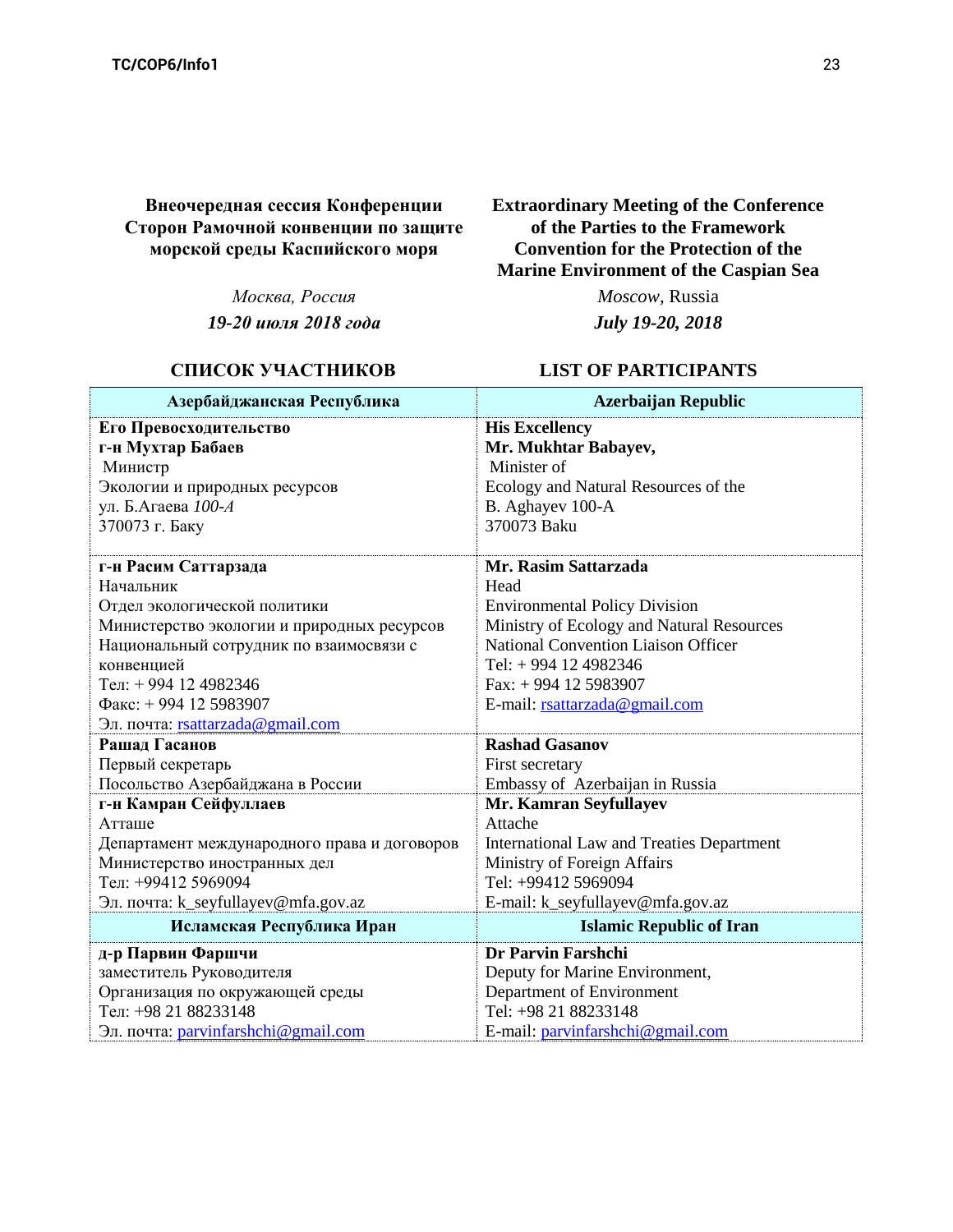| Chief of International Affairs and Convention<br>руководитель Центра по международным делам и<br>Конвенции<br>Center<br>Департамент окружающей среды<br>Department of Environment<br>Тел: +98 21 88233148<br>Tel: +98 21 88233148<br>E-mail:<br>Республика Казахстан<br><b>Republic of Kazakhstan</b><br><b>His Excellency</b><br>Его Превосходительство<br>г-н Канат Алдабергенович Бозумбаев<br>Mr. Kanat Bozumbayev<br>Minister of Energy of the Republic of Kazakhstan<br>Министр<br>010000 Astana, Republic of Kazakhstan<br>Министерство энергетики Республики Казахстан<br>010000, Казахстан,<br>House of Ministries Building, 8,<br>г. Астана, ул. Орынбор, 8,<br>Orynbor st. entrance #14<br>здание «Дом министерств», блок «А», 14 п-д<br>г-н Бекберген Дуйсенбаевич Керей<br>Mr. Beckbergen Kerei<br>Заместитель директора<br>Deputy Director<br>Департамент международного сотрудничества<br>Department of International Cooperation<br>Министерство энергетики<br>Ministry of Energy<br>Тел: +7 7172 740012<br>Tel.: $+ 77172740012$<br>Эл. почта: b.kerey@energo.gov.kz; bkerey@mail.ru<br>E-mail: b.kerey@energo.gov.kz; bkerey@mail.ru<br>Mr. Serik AKHMETOV<br>г-н Серик Кабдуалиевич Ахметов<br>Национальный сотрудник по взаимосвязи с<br>National Tehran Convention Liaison Officer<br>Тегеранской конвенцией<br>Republic of Kazakhstan<br>Тел: +77172798196<br>Тел: +77172798196<br>$\Phi$ акс: + 7 7172 798196<br>Fax: $+ 77172798196$<br>E-mail: serik.akhmetov@mail.ru<br>Эл. почта: serik.akhmetov@mail.ru<br><b>Russian Federation</b><br>Российская Федерация<br>Его Превосходительство<br><b>His Excellency</b><br>Mr. Dmitry Kobylkin<br>г-н Дмитрий Николаевич Кобылкин<br>Minister<br>Министр<br>Министерство природных ресурсов и экологии<br>Ministry of Natural Resources and Ecology of<br>Российской Федерации<br>the Russian Federation | д-р Насер Мохаддаси                    | Dr Naser Moghaddasi,                   |  |
|------------------------------------------------------------------------------------------------------------------------------------------------------------------------------------------------------------------------------------------------------------------------------------------------------------------------------------------------------------------------------------------------------------------------------------------------------------------------------------------------------------------------------------------------------------------------------------------------------------------------------------------------------------------------------------------------------------------------------------------------------------------------------------------------------------------------------------------------------------------------------------------------------------------------------------------------------------------------------------------------------------------------------------------------------------------------------------------------------------------------------------------------------------------------------------------------------------------------------------------------------------------------------------------------------------------------------------------------------------------------------------------------------------------------------------------------------------------------------------------------------------------------------------------------------------------------------------------------------------------------------------------------------------------------------------------------------------------------------------------------------------------------------------------------------------------------------------------------------------------------------|----------------------------------------|----------------------------------------|--|
|                                                                                                                                                                                                                                                                                                                                                                                                                                                                                                                                                                                                                                                                                                                                                                                                                                                                                                                                                                                                                                                                                                                                                                                                                                                                                                                                                                                                                                                                                                                                                                                                                                                                                                                                                                                                                                                                              |                                        |                                        |  |
|                                                                                                                                                                                                                                                                                                                                                                                                                                                                                                                                                                                                                                                                                                                                                                                                                                                                                                                                                                                                                                                                                                                                                                                                                                                                                                                                                                                                                                                                                                                                                                                                                                                                                                                                                                                                                                                                              |                                        |                                        |  |
|                                                                                                                                                                                                                                                                                                                                                                                                                                                                                                                                                                                                                                                                                                                                                                                                                                                                                                                                                                                                                                                                                                                                                                                                                                                                                                                                                                                                                                                                                                                                                                                                                                                                                                                                                                                                                                                                              |                                        |                                        |  |
|                                                                                                                                                                                                                                                                                                                                                                                                                                                                                                                                                                                                                                                                                                                                                                                                                                                                                                                                                                                                                                                                                                                                                                                                                                                                                                                                                                                                                                                                                                                                                                                                                                                                                                                                                                                                                                                                              |                                        |                                        |  |
|                                                                                                                                                                                                                                                                                                                                                                                                                                                                                                                                                                                                                                                                                                                                                                                                                                                                                                                                                                                                                                                                                                                                                                                                                                                                                                                                                                                                                                                                                                                                                                                                                                                                                                                                                                                                                                                                              |                                        |                                        |  |
|                                                                                                                                                                                                                                                                                                                                                                                                                                                                                                                                                                                                                                                                                                                                                                                                                                                                                                                                                                                                                                                                                                                                                                                                                                                                                                                                                                                                                                                                                                                                                                                                                                                                                                                                                                                                                                                                              |                                        |                                        |  |
|                                                                                                                                                                                                                                                                                                                                                                                                                                                                                                                                                                                                                                                                                                                                                                                                                                                                                                                                                                                                                                                                                                                                                                                                                                                                                                                                                                                                                                                                                                                                                                                                                                                                                                                                                                                                                                                                              |                                        |                                        |  |
|                                                                                                                                                                                                                                                                                                                                                                                                                                                                                                                                                                                                                                                                                                                                                                                                                                                                                                                                                                                                                                                                                                                                                                                                                                                                                                                                                                                                                                                                                                                                                                                                                                                                                                                                                                                                                                                                              |                                        |                                        |  |
|                                                                                                                                                                                                                                                                                                                                                                                                                                                                                                                                                                                                                                                                                                                                                                                                                                                                                                                                                                                                                                                                                                                                                                                                                                                                                                                                                                                                                                                                                                                                                                                                                                                                                                                                                                                                                                                                              |                                        |                                        |  |
|                                                                                                                                                                                                                                                                                                                                                                                                                                                                                                                                                                                                                                                                                                                                                                                                                                                                                                                                                                                                                                                                                                                                                                                                                                                                                                                                                                                                                                                                                                                                                                                                                                                                                                                                                                                                                                                                              |                                        |                                        |  |
|                                                                                                                                                                                                                                                                                                                                                                                                                                                                                                                                                                                                                                                                                                                                                                                                                                                                                                                                                                                                                                                                                                                                                                                                                                                                                                                                                                                                                                                                                                                                                                                                                                                                                                                                                                                                                                                                              |                                        |                                        |  |
|                                                                                                                                                                                                                                                                                                                                                                                                                                                                                                                                                                                                                                                                                                                                                                                                                                                                                                                                                                                                                                                                                                                                                                                                                                                                                                                                                                                                                                                                                                                                                                                                                                                                                                                                                                                                                                                                              |                                        |                                        |  |
|                                                                                                                                                                                                                                                                                                                                                                                                                                                                                                                                                                                                                                                                                                                                                                                                                                                                                                                                                                                                                                                                                                                                                                                                                                                                                                                                                                                                                                                                                                                                                                                                                                                                                                                                                                                                                                                                              |                                        |                                        |  |
|                                                                                                                                                                                                                                                                                                                                                                                                                                                                                                                                                                                                                                                                                                                                                                                                                                                                                                                                                                                                                                                                                                                                                                                                                                                                                                                                                                                                                                                                                                                                                                                                                                                                                                                                                                                                                                                                              |                                        |                                        |  |
|                                                                                                                                                                                                                                                                                                                                                                                                                                                                                                                                                                                                                                                                                                                                                                                                                                                                                                                                                                                                                                                                                                                                                                                                                                                                                                                                                                                                                                                                                                                                                                                                                                                                                                                                                                                                                                                                              |                                        |                                        |  |
|                                                                                                                                                                                                                                                                                                                                                                                                                                                                                                                                                                                                                                                                                                                                                                                                                                                                                                                                                                                                                                                                                                                                                                                                                                                                                                                                                                                                                                                                                                                                                                                                                                                                                                                                                                                                                                                                              |                                        |                                        |  |
|                                                                                                                                                                                                                                                                                                                                                                                                                                                                                                                                                                                                                                                                                                                                                                                                                                                                                                                                                                                                                                                                                                                                                                                                                                                                                                                                                                                                                                                                                                                                                                                                                                                                                                                                                                                                                                                                              |                                        |                                        |  |
|                                                                                                                                                                                                                                                                                                                                                                                                                                                                                                                                                                                                                                                                                                                                                                                                                                                                                                                                                                                                                                                                                                                                                                                                                                                                                                                                                                                                                                                                                                                                                                                                                                                                                                                                                                                                                                                                              |                                        |                                        |  |
|                                                                                                                                                                                                                                                                                                                                                                                                                                                                                                                                                                                                                                                                                                                                                                                                                                                                                                                                                                                                                                                                                                                                                                                                                                                                                                                                                                                                                                                                                                                                                                                                                                                                                                                                                                                                                                                                              |                                        |                                        |  |
|                                                                                                                                                                                                                                                                                                                                                                                                                                                                                                                                                                                                                                                                                                                                                                                                                                                                                                                                                                                                                                                                                                                                                                                                                                                                                                                                                                                                                                                                                                                                                                                                                                                                                                                                                                                                                                                                              |                                        |                                        |  |
|                                                                                                                                                                                                                                                                                                                                                                                                                                                                                                                                                                                                                                                                                                                                                                                                                                                                                                                                                                                                                                                                                                                                                                                                                                                                                                                                                                                                                                                                                                                                                                                                                                                                                                                                                                                                                                                                              |                                        |                                        |  |
|                                                                                                                                                                                                                                                                                                                                                                                                                                                                                                                                                                                                                                                                                                                                                                                                                                                                                                                                                                                                                                                                                                                                                                                                                                                                                                                                                                                                                                                                                                                                                                                                                                                                                                                                                                                                                                                                              |                                        |                                        |  |
|                                                                                                                                                                                                                                                                                                                                                                                                                                                                                                                                                                                                                                                                                                                                                                                                                                                                                                                                                                                                                                                                                                                                                                                                                                                                                                                                                                                                                                                                                                                                                                                                                                                                                                                                                                                                                                                                              |                                        |                                        |  |
|                                                                                                                                                                                                                                                                                                                                                                                                                                                                                                                                                                                                                                                                                                                                                                                                                                                                                                                                                                                                                                                                                                                                                                                                                                                                                                                                                                                                                                                                                                                                                                                                                                                                                                                                                                                                                                                                              |                                        |                                        |  |
|                                                                                                                                                                                                                                                                                                                                                                                                                                                                                                                                                                                                                                                                                                                                                                                                                                                                                                                                                                                                                                                                                                                                                                                                                                                                                                                                                                                                                                                                                                                                                                                                                                                                                                                                                                                                                                                                              |                                        |                                        |  |
|                                                                                                                                                                                                                                                                                                                                                                                                                                                                                                                                                                                                                                                                                                                                                                                                                                                                                                                                                                                                                                                                                                                                                                                                                                                                                                                                                                                                                                                                                                                                                                                                                                                                                                                                                                                                                                                                              |                                        |                                        |  |
|                                                                                                                                                                                                                                                                                                                                                                                                                                                                                                                                                                                                                                                                                                                                                                                                                                                                                                                                                                                                                                                                                                                                                                                                                                                                                                                                                                                                                                                                                                                                                                                                                                                                                                                                                                                                                                                                              |                                        |                                        |  |
|                                                                                                                                                                                                                                                                                                                                                                                                                                                                                                                                                                                                                                                                                                                                                                                                                                                                                                                                                                                                                                                                                                                                                                                                                                                                                                                                                                                                                                                                                                                                                                                                                                                                                                                                                                                                                                                                              |                                        |                                        |  |
|                                                                                                                                                                                                                                                                                                                                                                                                                                                                                                                                                                                                                                                                                                                                                                                                                                                                                                                                                                                                                                                                                                                                                                                                                                                                                                                                                                                                                                                                                                                                                                                                                                                                                                                                                                                                                                                                              |                                        |                                        |  |
|                                                                                                                                                                                                                                                                                                                                                                                                                                                                                                                                                                                                                                                                                                                                                                                                                                                                                                                                                                                                                                                                                                                                                                                                                                                                                                                                                                                                                                                                                                                                                                                                                                                                                                                                                                                                                                                                              |                                        |                                        |  |
|                                                                                                                                                                                                                                                                                                                                                                                                                                                                                                                                                                                                                                                                                                                                                                                                                                                                                                                                                                                                                                                                                                                                                                                                                                                                                                                                                                                                                                                                                                                                                                                                                                                                                                                                                                                                                                                                              |                                        |                                        |  |
|                                                                                                                                                                                                                                                                                                                                                                                                                                                                                                                                                                                                                                                                                                                                                                                                                                                                                                                                                                                                                                                                                                                                                                                                                                                                                                                                                                                                                                                                                                                                                                                                                                                                                                                                                                                                                                                                              |                                        |                                        |  |
|                                                                                                                                                                                                                                                                                                                                                                                                                                                                                                                                                                                                                                                                                                                                                                                                                                                                                                                                                                                                                                                                                                                                                                                                                                                                                                                                                                                                                                                                                                                                                                                                                                                                                                                                                                                                                                                                              | 123995, Москва, ул. Б. Грузинская, 4/6 | 4/6 B. Gruzinskaya str., Moscow 123995 |  |
| Тел: $+ 74992544800$<br>Tel: +7 499 254 48 00                                                                                                                                                                                                                                                                                                                                                                                                                                                                                                                                                                                                                                                                                                                                                                                                                                                                                                                                                                                                                                                                                                                                                                                                                                                                                                                                                                                                                                                                                                                                                                                                                                                                                                                                                                                                                                |                                        |                                        |  |
| Факс: +7 499 254 43 10<br>Fax: +7 499 254 43 10                                                                                                                                                                                                                                                                                                                                                                                                                                                                                                                                                                                                                                                                                                                                                                                                                                                                                                                                                                                                                                                                                                                                                                                                                                                                                                                                                                                                                                                                                                                                                                                                                                                                                                                                                                                                                              |                                        |                                        |  |
| Mr. Nuritdin Inamov<br>г-н Нуритдин Рахманжанович Инамов                                                                                                                                                                                                                                                                                                                                                                                                                                                                                                                                                                                                                                                                                                                                                                                                                                                                                                                                                                                                                                                                                                                                                                                                                                                                                                                                                                                                                                                                                                                                                                                                                                                                                                                                                                                                                     |                                        |                                        |  |
| Директор<br>Director                                                                                                                                                                                                                                                                                                                                                                                                                                                                                                                                                                                                                                                                                                                                                                                                                                                                                                                                                                                                                                                                                                                                                                                                                                                                                                                                                                                                                                                                                                                                                                                                                                                                                                                                                                                                                                                         |                                        |                                        |  |
| Департамент международного сотрудничества<br>Department of International Cooperation                                                                                                                                                                                                                                                                                                                                                                                                                                                                                                                                                                                                                                                                                                                                                                                                                                                                                                                                                                                                                                                                                                                                                                                                                                                                                                                                                                                                                                                                                                                                                                                                                                                                                                                                                                                         |                                        |                                        |  |
| Ministry of Natural Resources and Environment<br>Министерство природных ресурсов и экологии                                                                                                                                                                                                                                                                                                                                                                                                                                                                                                                                                                                                                                                                                                                                                                                                                                                                                                                                                                                                                                                                                                                                                                                                                                                                                                                                                                                                                                                                                                                                                                                                                                                                                                                                                                                  |                                        |                                        |  |
| 123995, Москва, ул. Б. Грузинская, 4/6<br>4/6 B. Gruzinskaya str., Moscow 123995                                                                                                                                                                                                                                                                                                                                                                                                                                                                                                                                                                                                                                                                                                                                                                                                                                                                                                                                                                                                                                                                                                                                                                                                                                                                                                                                                                                                                                                                                                                                                                                                                                                                                                                                                                                             |                                        |                                        |  |
| Тел: + 7 499 254 27 33<br>Tel: $+ 74992542733$                                                                                                                                                                                                                                                                                                                                                                                                                                                                                                                                                                                                                                                                                                                                                                                                                                                                                                                                                                                                                                                                                                                                                                                                                                                                                                                                                                                                                                                                                                                                                                                                                                                                                                                                                                                                                               |                                        |                                        |  |
| Факс: + 7 499 254 8283 / 499 252 67 47<br>Fax: +7 499 2548283 / 499 252 67 47                                                                                                                                                                                                                                                                                                                                                                                                                                                                                                                                                                                                                                                                                                                                                                                                                                                                                                                                                                                                                                                                                                                                                                                                                                                                                                                                                                                                                                                                                                                                                                                                                                                                                                                                                                                                |                                        |                                        |  |
| Ms. Natalia Tretiakova<br>г-жа Наталия Борисовна Третьякова                                                                                                                                                                                                                                                                                                                                                                                                                                                                                                                                                                                                                                                                                                                                                                                                                                                                                                                                                                                                                                                                                                                                                                                                                                                                                                                                                                                                                                                                                                                                                                                                                                                                                                                                                                                                                  |                                        |                                        |  |
| <b>Head of Division</b><br>Начальник отдела                                                                                                                                                                                                                                                                                                                                                                                                                                                                                                                                                                                                                                                                                                                                                                                                                                                                                                                                                                                                                                                                                                                                                                                                                                                                                                                                                                                                                                                                                                                                                                                                                                                                                                                                                                                                                                  |                                        |                                        |  |
| Department of International Cooperation<br>Департамента международного сотрудничества                                                                                                                                                                                                                                                                                                                                                                                                                                                                                                                                                                                                                                                                                                                                                                                                                                                                                                                                                                                                                                                                                                                                                                                                                                                                                                                                                                                                                                                                                                                                                                                                                                                                                                                                                                                        |                                        |                                        |  |
| Министерство природных ресурсов и экологии<br>Ministry of Natural Resources and Environment                                                                                                                                                                                                                                                                                                                                                                                                                                                                                                                                                                                                                                                                                                                                                                                                                                                                                                                                                                                                                                                                                                                                                                                                                                                                                                                                                                                                                                                                                                                                                                                                                                                                                                                                                                                  |                                        |                                        |  |
| 123995, Москва, ул. Б. Грузинская, 4/6<br>4/6 B. Gruzinskaya str., Moscow 123995                                                                                                                                                                                                                                                                                                                                                                                                                                                                                                                                                                                                                                                                                                                                                                                                                                                                                                                                                                                                                                                                                                                                                                                                                                                                                                                                                                                                                                                                                                                                                                                                                                                                                                                                                                                             |                                        |                                        |  |
| Тел: +7 499 254 79 47<br>Tel: +7 499 254 79 47                                                                                                                                                                                                                                                                                                                                                                                                                                                                                                                                                                                                                                                                                                                                                                                                                                                                                                                                                                                                                                                                                                                                                                                                                                                                                                                                                                                                                                                                                                                                                                                                                                                                                                                                                                                                                               |                                        |                                        |  |
| Fax: +7 499 254 82 83 / 499 252 67 47<br>Факс: +7 499 254 82 83 / 499 252 67 47                                                                                                                                                                                                                                                                                                                                                                                                                                                                                                                                                                                                                                                                                                                                                                                                                                                                                                                                                                                                                                                                                                                                                                                                                                                                                                                                                                                                                                                                                                                                                                                                                                                                                                                                                                                              |                                        |                                        |  |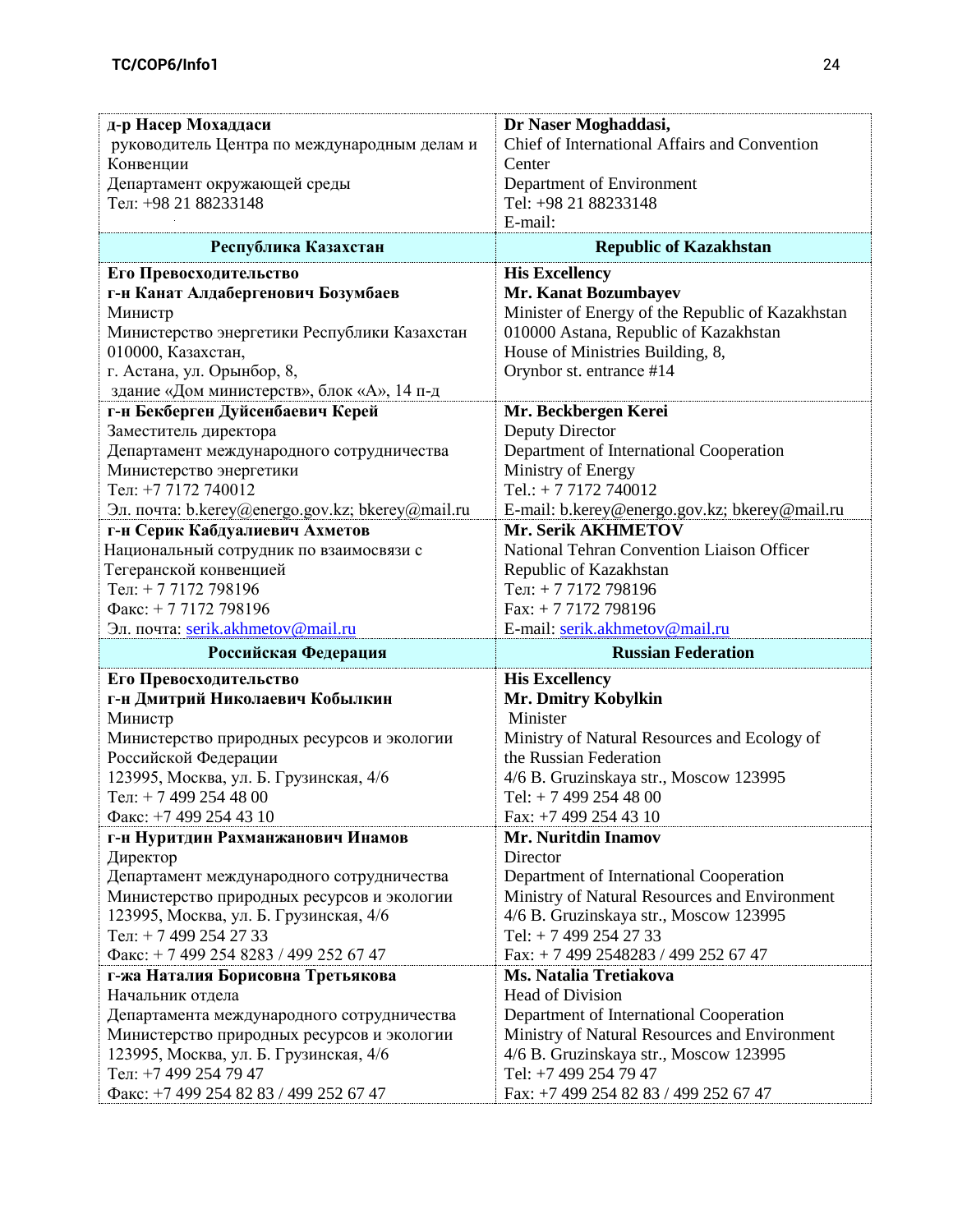| Эл. почта: nataliat@mnr.gov.ru                                 | E-mail: nataliat@mnr.gov.ru                                                             |  |
|----------------------------------------------------------------|-----------------------------------------------------------------------------------------|--|
| г-жа Ольга Вадимовна Морозова                                  | Ms. Olga Morozova                                                                       |  |
| Начальник отдела                                               | <b>Head of Division</b>                                                                 |  |
| Департамент государственной политики и                         | Department of the State Policy and Regulating in                                        |  |
| регулирования в сфере охраны окружающей среды                  | the Sphere of Environmental                                                             |  |
| и экологической безопасности                                   | Protection and Ecological Safety                                                        |  |
| Министерство природных ресурсов и экологии                     | Ministry of Natural Resources and Environment                                           |  |
| 123995, Москва, ул. Б. Грузинская, 4/6                         | 4/6 B. Gruzinskaya str., Moscow 123995                                                  |  |
| Тел: +7499 254 5733                                            | Tel: $+ 74992545733$                                                                    |  |
| Эл. почта: morozova@mnr.gov.ru                                 | E-mail: morozova@mnr.gov.ru                                                             |  |
| г-жа Александра Владимировна Качалова                          | Ms. Alexandra Kachalova                                                                 |  |
| Советник                                                       | Advisor                                                                                 |  |
| Министерство иностранных дел                                   | Ministry of Foreign Affairs                                                             |  |
| Рабочая группа по Каспийскому морю                             | Working Group on the Caspian Sea                                                        |  |
| E-mail: rgk@mid.ru                                             | E-mail: rgk@mid.ru                                                                      |  |
| г-н Илья Станиславич Рожков                                    | Mr. Ilya Rozhkov                                                                        |  |
| 2-й Секретарь                                                  | 2 nd Secretary                                                                          |  |
| Министерство иностранных дел                                   | Ministry of Foreign Affairs                                                             |  |
| Рабочая группа по Каспийскому морю                             | Working Group on the Caspian Sea                                                        |  |
| E-mail: rgk@mid.ru                                             | E-mail: rgk@mid.ru                                                                      |  |
| г-жа Ольга Александровна Волынская                             | Ms. Olga Volynskaya                                                                     |  |
| 2-й Секретарь                                                  | 2 nd Secretary                                                                          |  |
| Правовой департамент                                           | <b>Legal Department</b>                                                                 |  |
| Министерство иностранных дел                                   | Ministry of Foreign Affairs                                                             |  |
|                                                                | E-mail:                                                                                 |  |
| г-жа Инна Сергеевна Романченко                                 | <b>Ms. Inna Romanchenko</b>                                                             |  |
|                                                                |                                                                                         |  |
| Советник                                                       | Adviser                                                                                 |  |
|                                                                |                                                                                         |  |
| Департамент международных отношений                            | Department of International Relations                                                   |  |
| Министерство иностранных дел                                   | Ministry of Foreign Affairs                                                             |  |
| Эл. почта: dmoecology@mid.ru<br>г-жа Татьяна Павловна Бутылина | E-mail: dmoecology@mid.ru<br>Ms. Tatiana Butylina                                       |  |
| Заместитель директора                                          | Deputy Director                                                                         |  |
| АНО «Центр международных проектов»                             |                                                                                         |  |
| Национальный офис по взаимосвязи с конвенцией                  | "Centre for International Projects"<br><b>National Convention Liaison Office</b>        |  |
| 105043, Москва, Первомайская ул., 586                          | 586, Pervomaiskaya Str., Moscow, 105043                                                 |  |
| Тел: +7 499 165 63 81                                          | Tel: +7 499 165 63 81                                                                   |  |
| Факс: +7 499 165 08 90                                         | Fax: +7 499 165 08 90                                                                   |  |
| Эл. почта: okpd@eco-cip.ru                                     | E-mail: okpd@eco-cip.ru                                                                 |  |
| <b>ТУРКМЕНИСТАН</b>                                            | <b>TURKMENISTAN</b>                                                                     |  |
|                                                                |                                                                                         |  |
| Его Превосходительство                                         | <b>His Excellency</b>                                                                   |  |
| г-н Батырмырат Хыдырмырадович                                  | Mr. Batyrmyrat Orazmyradov<br>Chairman                                                  |  |
| Оразмырадов                                                    |                                                                                         |  |
| Председатель<br>Государственного комитета Туркменистана        | of the State Committee on environment protection<br>and land resources of Turkmenistan; |  |
| по охране окружающей среды и земельным                         |                                                                                         |  |
| ресурсам                                                       |                                                                                         |  |
|                                                                |                                                                                         |  |
| г-н Мурад Гельдыевич Атаджанов<br>Председатель                 | Mr. Murad Atajanov<br>Chairman                                                          |  |
| Государственное предприятие по вопросам                        | State Enterprise on the Caspian Issues of th                                            |  |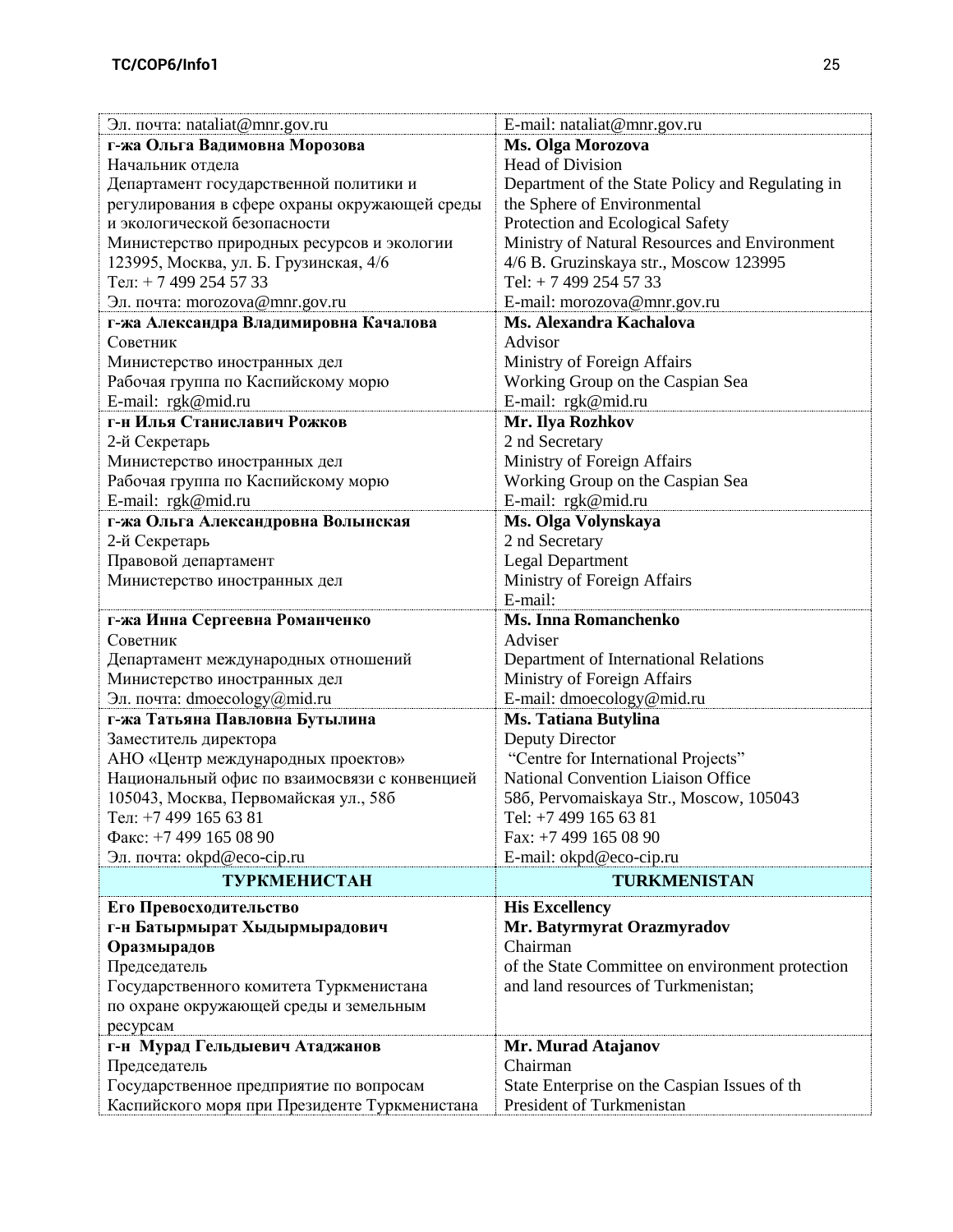| 744000, Ашгабад, ул. Махтумкули, 81            | 81 Makhtumkuli Str.744000 Ashgabat                |
|------------------------------------------------|---------------------------------------------------|
| Тел.: +99312 384988                            | Tel: +99312 384988                                |
| Факс: + 99312 930248                           | Fax: +99312930248                                 |
| г-н Хошгельды Оразмырадович Кирилиев           | Mr. Hoshgeldi Kirliyev                            |
| Начальник                                      | Head                                              |
| Служба Каспийского экологического контроля при | Service of Caspian Ecological Control under the   |
| Государственном комитете охраны окружающей     | State Committee for Protection of the Environment |
| среды и земельных ресурсов Туркменистана       | and Land Resources of Turkmenistan                |
| Эл. почта: hem.76@mail.ru                      | E-mail: hem.76@mail.ru                            |
| г-н Агамырат Байрамгулыевич Керимов            | <b>Mr. Agamyrat Kerimov</b>                       |
| Начальник Департамента                         | Chief of the department;                          |
| экономического анализа и инвестиций            | State enterprise on the Caspian issues            |
| Государственное предприятие по вопросам        | at the President of Turkmenistan.                 |
| Каспийского моря при Президенте Туркменистана  |                                                   |
| г-н Акмурад Атамырадович Атамурадов            | Mr. Akmyrad Atamyradov                            |
| Второй секретарь                               | Representative                                    |
| Договорно-правового департамента               | Legal-agreement department;                       |
| Министерство иностранных дел Туркменистана     | Ministry of Foreign Affairs of Turkmenistan       |
| Эл. почта: Atmurat72@gmail.com                 | E-mail: Atmurat72@gmail.com                       |
| Временный Секретариат                          | <b>Interim Secretariat</b>                        |
| Тегеранской конвенции                          | to the Tehran Convention                          |
| г-н Махир Алиев                                | Mr. Mahir Aliyev                                  |
| Региональный координатор                       | <b>Regional Coordinator</b>                       |
| Региональный офис ЮНЕП для Европы              | <b>UNEP Regional Office for Europe</b>            |
| <b>International Environment House</b>         | <b>International Environment House</b>            |
| 11-13 Chemin des Anémones                      | 11-13 Chemin des Anémones                         |
| CH-1219 Châtelaine, Geneva, Switzerland        | CH-1219 Châtelaine, Geneva, Switzerland           |
| Тел.: +41 22 917 86 62                         | Tel: +41 22 917 86 62                             |
| Факс: +41 22 917 34 20                         | Fax: +41 22 917 34 20                             |
| Эл. почта: mahir.aliyev@unep.org               | E-mail: mahir.aliyev@unep.org                     |
| Skype: mahir.aliyev                            | Skype: mahir.aliyev                               |
| г-н Матеуш Бенько                              | <b>Mr. Mateusz Benko</b>                          |
| Сотрудник Тегеранской конвенции                | <b>Tehran Convention Officer</b>                  |
| Региональный офис ЮНЕП для Европы              | <b>UNEP Regional Office for Europe</b>            |
| 1-13 Chemin des Anémones                       | 11-13 Chemin des Anémones                         |
| 1219 Chatelaine  Geneva, Switzerland           | 1219 Chatelaine  Geneva, Switzerland              |
| Telephone: +41 22 917 81 59                    | Telephone: +41 22 917 81 59                       |
| Email: mateusz.benko@un.org                    | Email: mateusz.benko@un.org                       |
| Skype: mateusz.benko                           | Skype: mateusz.benko                              |
| г-н Даниэль Никсдорф                           | <b>Mr. Daniel Nixdorf</b>                         |
| Консультант                                    | Consultant                                        |
| Временный Секретариат Тегеранской конвенции    | <b>Tehran Convention Interim Secretariat</b>      |
| Chemin des Anemones 11-13, 1211 Geneva, SUI    | Chemin des Anemones 11-13, 1211 Geneva, SUI       |
| Тел: +4915214628711                            | Tel: +4915214628711                               |
| Эл. почта: Daniel.Nixdorf@gmail.com            | E-mail: Daniel.Nixdorf@gmail.com                  |
| Skype: daniel.nixdorf                          | Skype: daniel.nixdorf                             |
| www.tehranconvention.org                       | www.tehranconvention.org                          |
| г-н Фредерик Шлингеманн                        | Mr. Frederik Schlingemann                         |
| Старший советник                               | Senior Adviser                                    |
| Временный Секретариат Тегеранской конвенции    | <b>Tehran Convention Interim Secretariat</b>      |